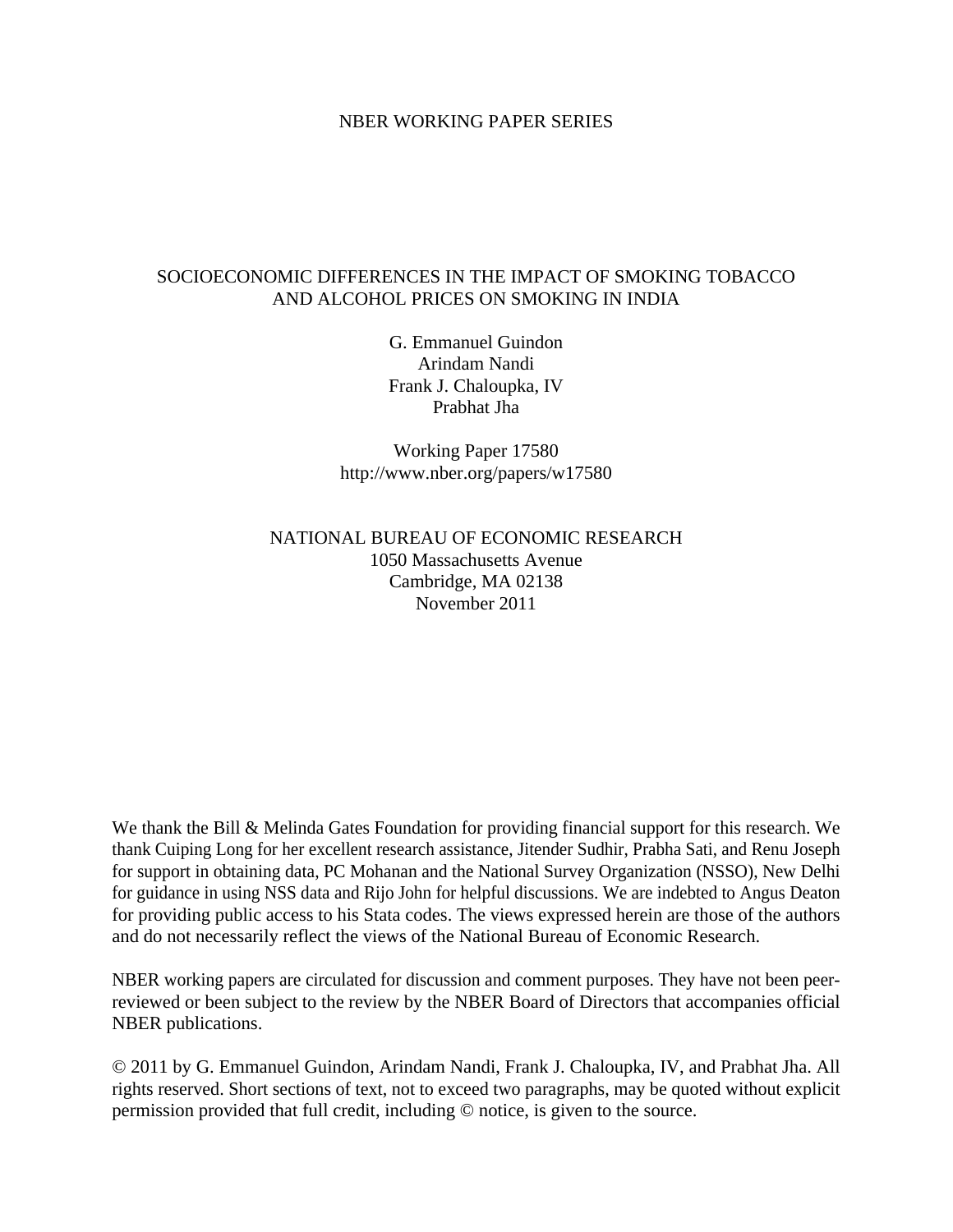Socioeconomic Differences in the Impact of Smoking Tobacco and Alcohol Prices on Smoking in India G. Emmanuel Guindon, Arindam Nandi, Frank J. Chaloupka, IV, and Prabhat Jha NBER Working Paper No. 17580 November 2011 JEL No. H2,I18

#### **ABSTRACT**

The threat posed by smoking to health in India is severe. Already 1 in 5 of all adult male deaths and 1 in 20 of all adult female deaths at ages 30-69 are due to smoking and India will soon have 1 million smoking deaths a year. Increasing tobacco prices has been found to be the single most effective method to reduce smoking. Yet, bidis, the most common form of smoked tobacco in India, are largely untaxed, while cigarettes are taxed at about 40% of retail price, well below the 65–80% rate noted by the World Bank in countries with effective tobacco control policies. Moreover, low and stagnant tax rates have occurred in a period in which all tobacco products have become more affordable with income growth. First, we use data from the most recent three consecutive quinquennial National Sample Survey (NSS) rounds (NSS 50, 55 and 61 conducted in 1993/94, 1999/00 and 200/05) and a two-equation system of budget shares and unit values that attempts to correct for quality and measurement error. Second, we pool data from the most recent nine rounds of NSS (NSS 55-57, 59-64, conducted between 1999/00 to 2007/08). Our analyses of single and repeated cross-sections yield own-price elasticity for bidis that are roughly in keeping with existing evidence. We find that a 10% increase in bidi prices would reduce the demand for bidis by about 6 to 9.5%. We find, however, that own-price elasticity for cigarettes in India is substantially larger than previously thought. Our estimates suggest that cigarette users are at least as responsive as bidi users to price changes. On the whole, our analyses suggest that low SES households are likely more responsive to price changes than high SES households. Our analyses also uncovers important and policy-relevant cross-prices effects. Findings from this study provide additional evidence of the effectiveness of tobacco prices at reducing tobacco use.

G. Emmanuel Guindon University of Waterloo Propel Centre for Population Health Impact Lyle S. Hallman Institute 200 University Ave. West Waterloo, ON, N2L 3G1, Canada egguindon@uwaterloo.ca

Arindam Nandi The Center for Disease Dynamics, Economics & Policy 1616 P St NW, Ste 600 Washington DC 20036 nandi@cddep.org

Frank J. Chaloupka, IV University of Illinois at Chicago Department of Economics (m/c 144) College of Liberal Arts and Sciences 601 S. Morgan Street, Room 713 Chicago, IL 60607-7121 and NBER fjc@uic.edu

Prabhat Jha University of Toronto Centre for Global Health Research LKSKI/KRC, St. Michael's Hospital 30 Bond Street, Toronto, ON, M5B 1W8, Canada jhap@smh.ca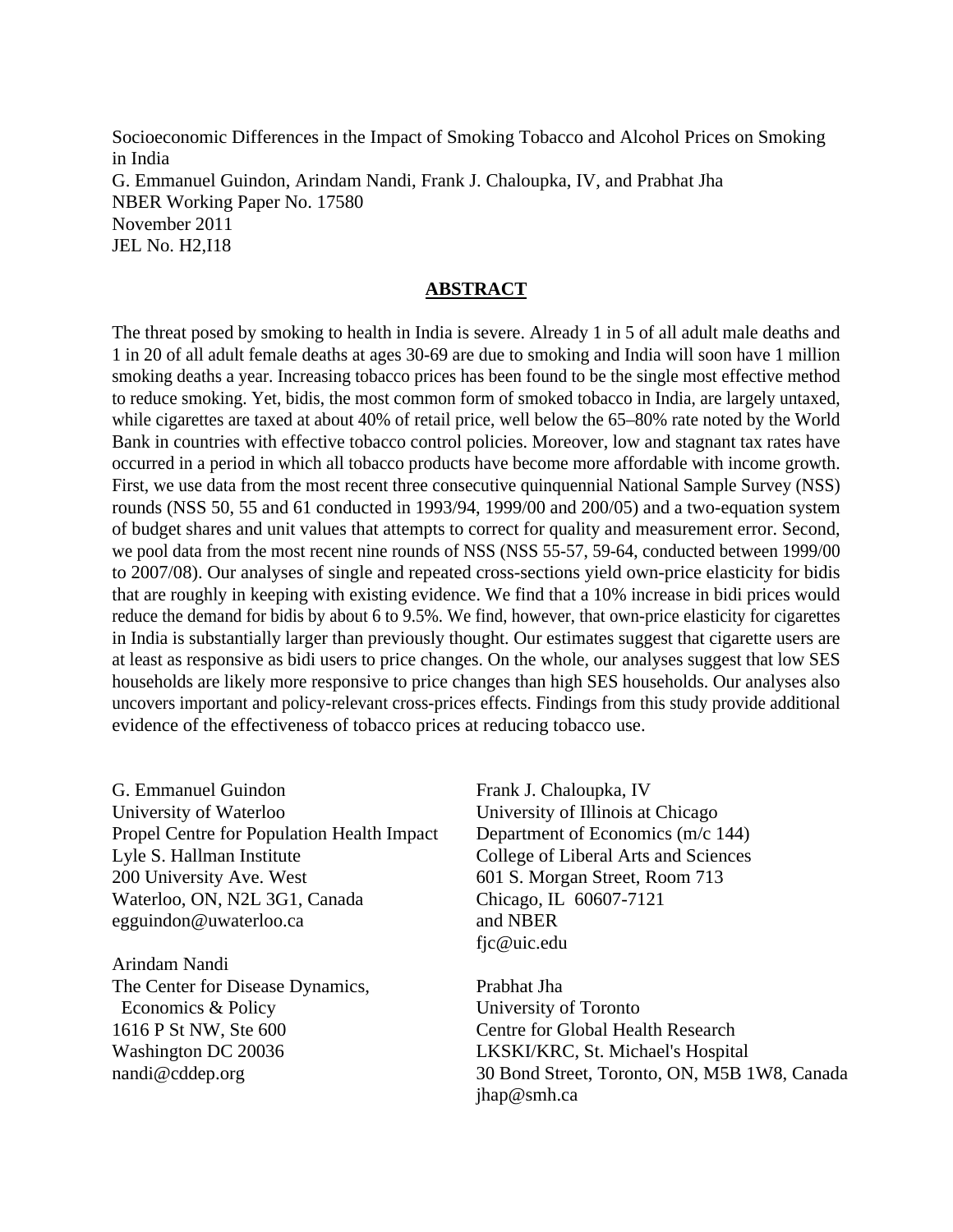#### **INTRODUCTION**

 $\overline{a}$ 

Tobacco smoking and chewing are both common in India (Government of India, 2010; Rani et al., 2003), but the individual risks from smoking are markedly greater (Gajalakshmi et al., 2003; Jha et al., 2008). Already 1 in 5 of all adult male deaths and 1 in 20 of all adult female deaths at ages 30-69 are due to smoking and India will soon have 1 million smoking deaths a year (Jha et al., 2008). The direct medical costs of treating smoking tobacco attributable diseases in India have been estimated to exceed \$900 million in 2004 (John et al., 2009). Moreover, the use of tobacco has been associated with impoverishment through borrowing and distress selling of assets due to costs of hospitalization (Bonu et al., 2005). The most common type of smoking tobacco product are bidis, followed by cigarettes.<sup>1</sup> While both increase the risks of death (even only a few bidis a day), smoking cigarettes, especially at daily amounts common in high-income Western countries appears to confer especially high risks (Jha et al., 2008). Smoking in India varies hugely by product and rural/urban strata and is more common among the poor and less educated (Government of India, 2010).

Increasing tobacco prices has been found to be the single most effective method to reduce smoking (Chaloupka and Warner, 2000; International Agency for Research on Cancer, 2011). Yet, bidis, the most common form of smoked tobacco in India, are largely untaxed, while cigarettes are taxed at about 40% of retail price, well below the 65–80% rate noted by the World Bank in countries with effective tobacco control policies (Jha and Chaloupka, 1999; Jha et al., 2011). Moreover, low and stagnant tax rates have occurred in a period in which all tobacco

 $<sup>1</sup>$  Also known as beedis, beeris or biris, bidis are slim, hand-rolled, unfiltered cigarettes rolled in a tendu leaf or</sup> temburni leaf and held together by a cotton thread that contain about ¼ the tobacco of cigarettes. Bidis are available branded and unbranded and are four to eight cm in length (John, 2008b).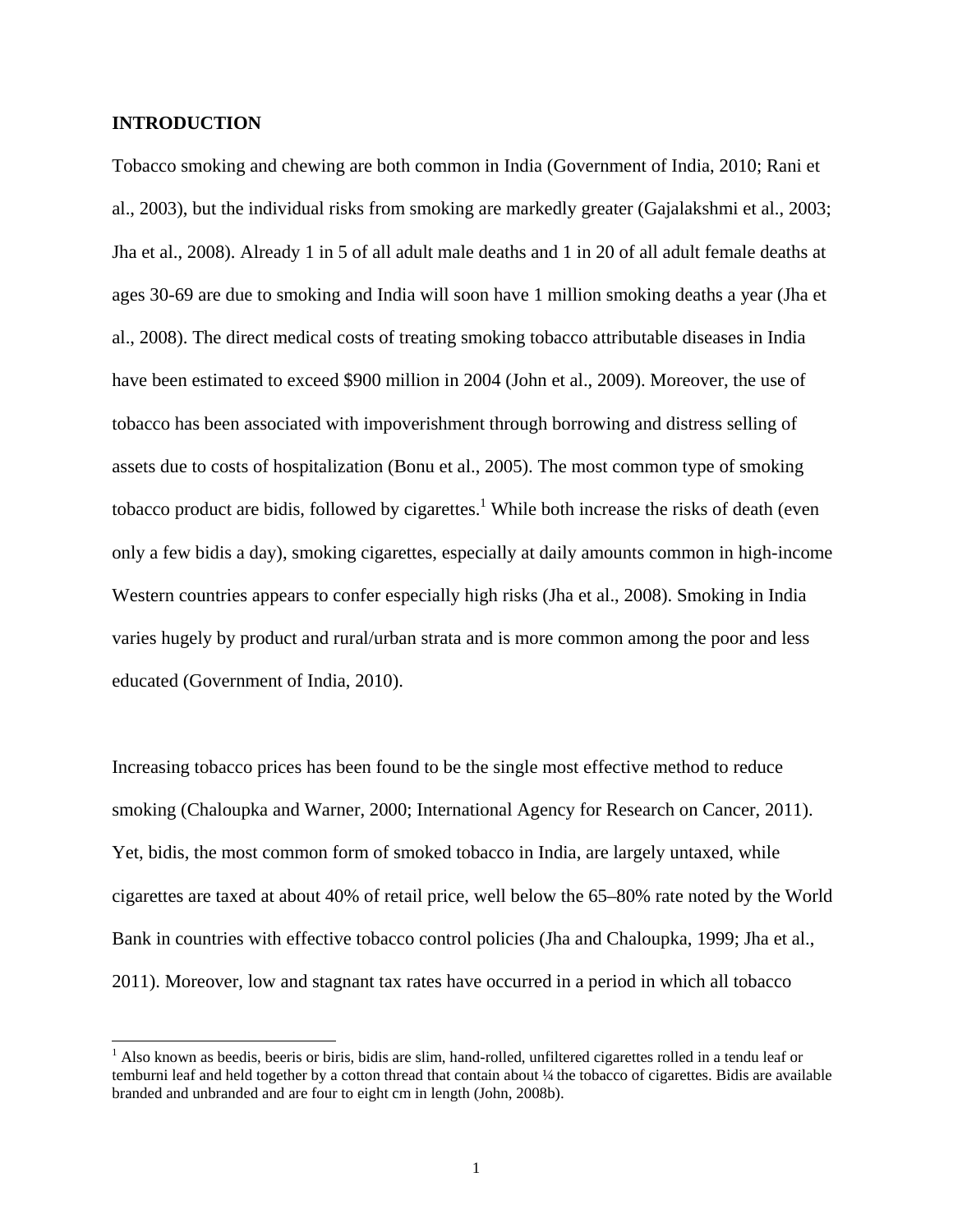products have become more affordable with income growth (Jha et al., 2011). The lack of sustained increases in taxation is in part due to misconceptions about severe economic harm to the poor. Consumption taxes, such as those imposed on tobacco, are sometimes described as regressive. A tax is said to be regressive if the ratio of tax paid to income is lower for higherincome groups. If the poor are more responsive to changes in prices, an increase in tobacco taxes would lead to a relatively larger reduction in tobacco use among the lowest income group (relative to higher-income groups) and generally encourage that group to reduce smoking and thus mitigate the large economic burden that it imposes, making an increase in tobacco tax even progressive.

There is a small but growing body of research that examines the effect of tobacco prices on tobacco use in India specifically and more generally in countries of South Asia. John (John, 2005; John, 2008a) using data from two quinquennial rounds of the National Sample Survey (NSS) of India conducted in 1993/94 and 1999/00 (NSS 50 and NSS 55) finds negative and significant own-price elasticities for bidis with effect sizes ranging between -0.7 and -0.9 with no substantial differences between rural and urban households. John using NSS 50 finds positive and insignificant own-price elasticity for cigarettes while using NSS 55, he finds negative ownprice elasticity of cigarettes but only significant for rural household with effect sizes of about - 0.35. Finally, John, using NSS 55 also finds weak evidence that cigarettes and bidis may be complements among rural households.

Research conducted using data from Bangladesh (Nargis et al., 2010), Nepal (Karki et al., 2003), Pakistan (Mushtaq et al., 2011), Sri Lanka (Arunatilake, 2002) and time-series cross-sectional

2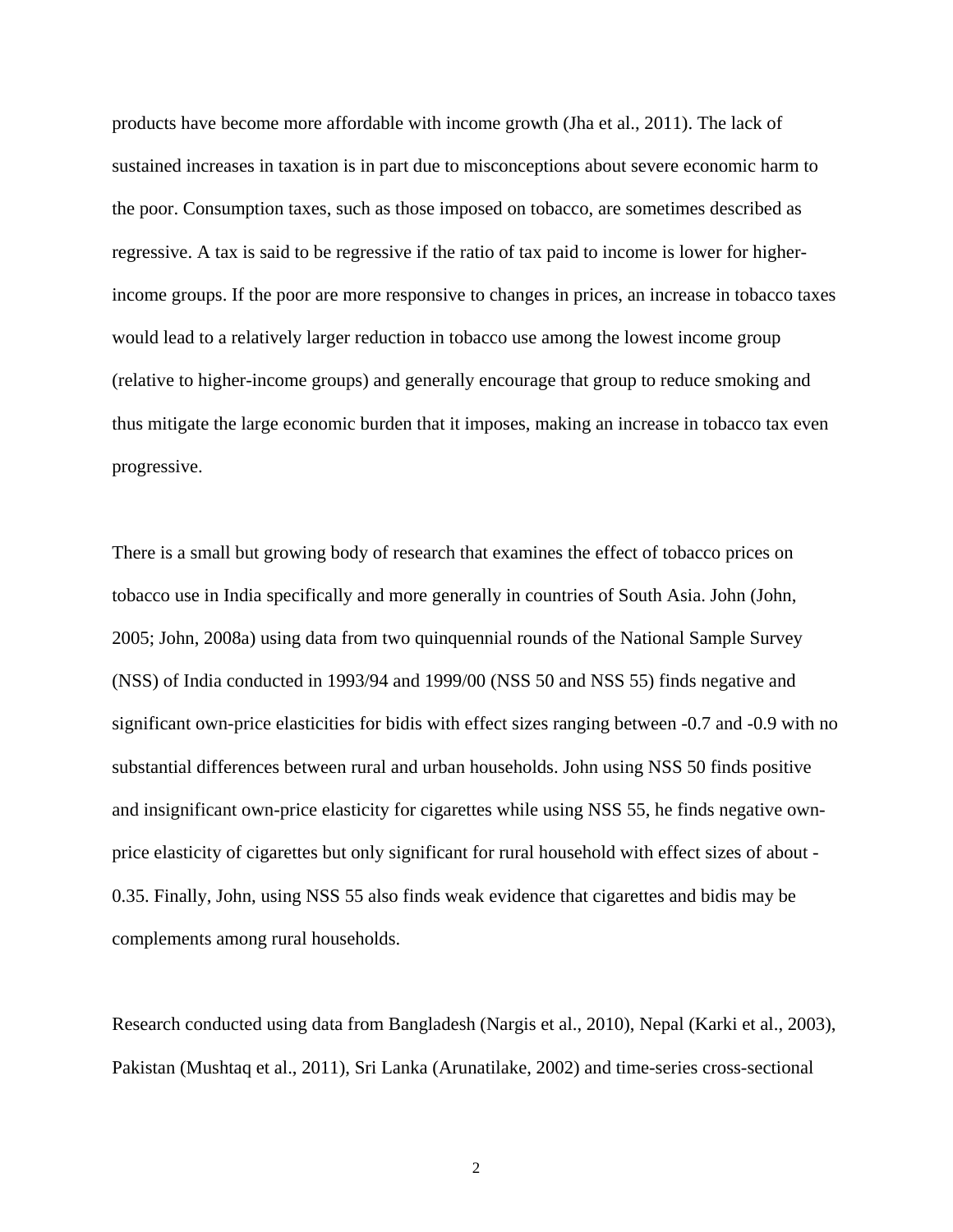data from seven South-East Asia countries (Guindon et al., 2003) suggest that individuals of South Asia are responsive to changes in the prices of cigarettes and bidis. Effect sizes, however, vary substantially within and across studies. Nargis et al. (2010) using data from the 2009 International Tobacco Control Bangladesh Survey and two-part models find negative and statistically significant own-price participation elasticities for bidis (-0.46) and cigarettes (-0.29) but fairly small own-price conditional elasticities. Own-price participation elasticities for bidis and cigarettes are found to be substantially higher among low- and mid-socioeconomic status (SES) individuals relative to high-SES individuals. Karki et al. (2003) using data from the 2000 Nepal Smoking Behaviour Survey and two-part models find fairly large own-price participation (-0.46) and conditional (-0.42) elasticities for bidis/cigarettes. Own-price conditional elasticities, but not participation, are found to be higher among low- and mid-SES individuals relative to high-SES individuals. Arunatilake (2002) using household-level data from the 1999/2000 Sri Lanka Integrated Survey and two-part models finds that tobacco prices have no effect on tobacco use participation but fairly large and statistically significant effect on tobacco consumption. Own-price conditional elasticities are not found to vary between SES categories. Mushtaq et al. (2011) using aggregate annual data (1981-2009) and autoregressive distributed lag models find fairly large and statistically significant short-run (-0.48) and long-run (-1.17) total own-price elasticities for cigarettes. Guindon et al. (2003) use time-series cross-sectional data from seven South-East Asia countries (Bangladesh, Burma, Indonesia, Maldives, Nepal, Sri Lanka, and Thailand) and various estimators (OLS, GLS, 2SLS, Andersen-Hsiao) and find moderate to large statistically significant short-run total own-price elasticities (-0.10 to -0.65) and large and statistically significant long-run total own-price elasticities (-0.80 to -1.40).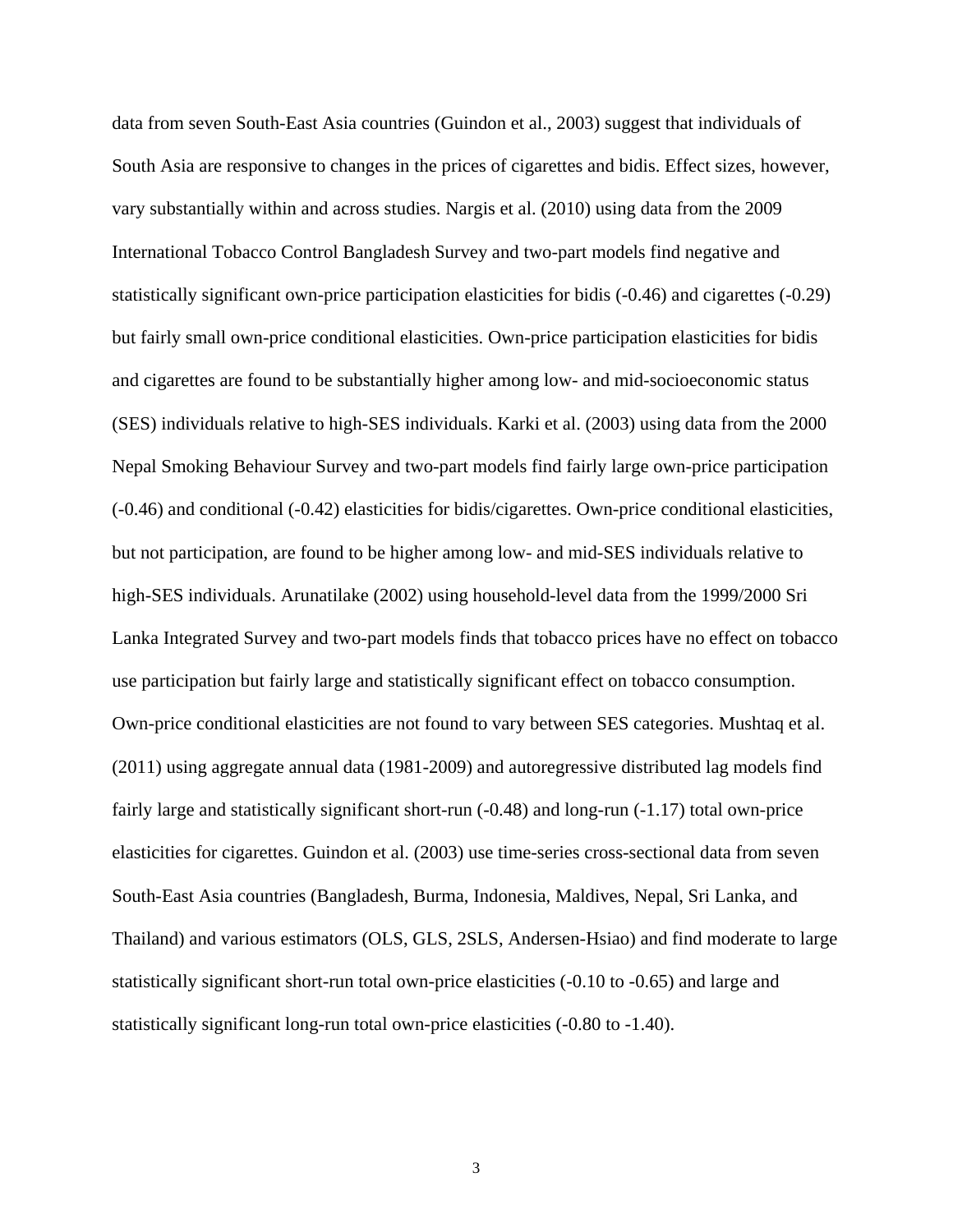The scarcity of India-specific research combined with the heterogeneity in methods and findings of other South Asian studies warrants additional research. Moreover, little research has explored the complementarity or substitutability between different tobacco products such as bidis and cigarettes and between tobacco and alcohol products in countries of South Asia and more generally in low- and middle-income countries. More importantly, the sheer current and projected death and health toll attributable to smoking in India warrants, in and of itself, additional research that can inform decision makers interested in improving the health and quality of life of the Indian population.

#### **DATA AND METHODS**

 $\overline{a}$ 

First, we use data from the most recent three quinquennial NSS rounds and a two-equation system of budget shares and unit values proposed by Deaton (Deaton, 1990, 1997) that attempts to correct for quality<sup>2</sup> and measurement error. Second, we pool data from the most recent nine rounds of NSS (NSS 55 to NSS  $64)^3$  and use a simple share-log functional form (Deaton, 1989; Gibson and Rozelle, 2005).

The National Sample Survey Organization (NSSO) conducts nationally representative socioeconomic surveys of households covering various subjects on a near-annual basis. The primary focus of the five-yearly rounds generally are the characteristics of the household, including detailed information on consumption expenditure and demographic and employment characteristics of individual members. The survey duration typically spans a year and

 $2^{2}$  Deaton defines quality as "the value of a bundle of goods at fixed reference prices relative to its physical volume (Deaton, 1997 p. 297)".

<sup>&</sup>lt;sup>3</sup> NSS 50 does not have district identifiers; NSS 58's data dictionary contains errors that prevent us from appropriately reading the data files; and, NSS 65 does not have household consumer expenditure component.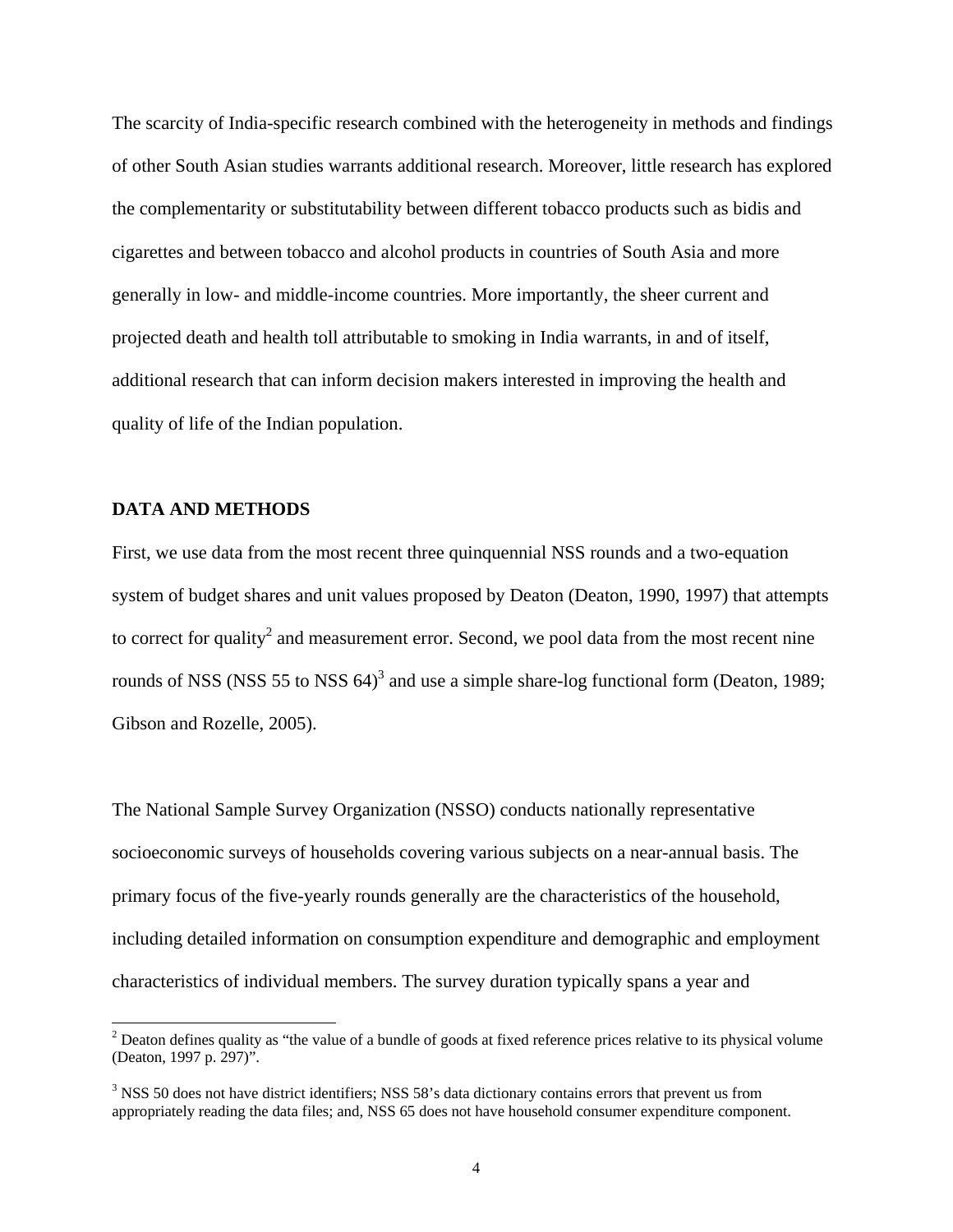approximately two-thirds of the surveyed households are from rural areas. NSS quinquennial rounds are generally conducted in all states and union territories between July and June. NSS 50 was conducted from July 1993 to June 1994. A total of 115,354 households (69,206 rural and 46,148 urban) were surveyed from 6951 villages and 4650 urban blocks. NSS 55 survey was conducted between July 1999 and June 2000. Data were collected from 71,385 rural households from 5997 villages and 48,924 urban households from 4107 urban blocks. NSS 61 conducted between July 2004 and June 2005, covered a sample of 79,298 rural and 45,346 urban households spread over 7999 villages and 4602 urban blocks, respectively. Table A1 summarizes the timing, number of households, urban/rural distribution, village/urban block distribution for all NSS rounds used in the analyses.

We use information from the household consumption expenditure questionnaire (Schedule 1.0) of each of NSS surveys described above. Schedule 1.0 collects detailed data on the consumption of various durable and nondurable goods, and services. For each commodity, total quantity consumed and the total value of consumption by the household are recorded. For food and intoxicant items, all NSS rounds used a recall period of 30 days while NSS 55 round used two distinct recall periods (30 days and 7 days). We used consumption data collected under a 30 day recall period for all survey rounds.<sup>4</sup> Among the tobacco products and other intoxicants included in Schedule 1.0, we focus on the most popular smoking products: bidis and cigarettes. We also explore the cross-price effects between smoking tobacco products and the most popular alcohol

 $\overline{a}$ 

 $4$  John (2005) used both 30-day and 7-day recall data in his analyses and found qualitatively similar results. NSS 60 used a 30-day and 7-day recall on distinct households (unlike NSS 55 that used both recall periods on the same households). We only include in our pooled analyses households that reported their expenditures and consumption using a 30-day recall period.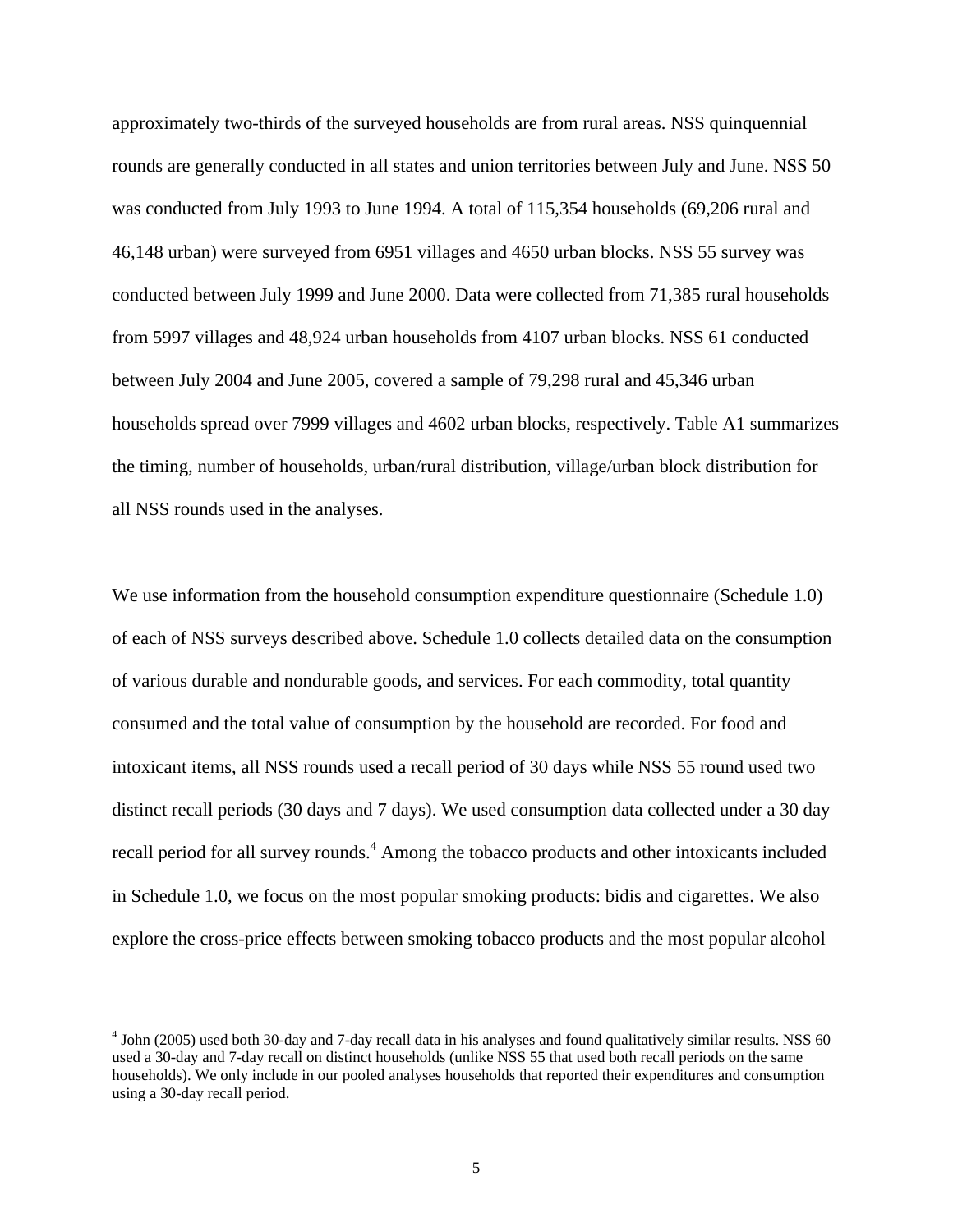product, country liquor.<sup>5</sup> We do not examine 'leaf tobacco' even though it is consumed by a nonnegligible number of household (about 12-15%). First, various types of leaf tobacco are included in the product category 'leaf tobacco', including chewable tobacco and leaf tobacco burnt and powdered for brushing teeth. Second, our examination of unit values finds that leaf tobacco unit values sometimes have bi-modal distributions. A small number of households (substantially less than 1%) report consuming home-grown or having received as gifts bidis, cigarettes or country liquor; we exclude them from our analyses. $<sup>6</sup>$ </sup>

We inspected unit values for outliers. First, we charted box plots and histograms. Second, we removed unit values whose logarithms lied more than 5 standard deviations from the mean (Cox and Wohlgenant, 1986; Deaton and Tarozzi, 2000; Gibson and Rozelle, 2005; Prais and Houthakker, 1955). To ensure models are not sensitive to alternative approaches, we performed sensitivity analyses: first, we included all unit values – even the ones that are absurdly high and low – to allow comparison with earlier research;<sup>7</sup> second, we removed unit values whose logarithms lied more than 2.5 standard deviations from the mean of logarithms.

Unit values, unlike market prices, are affected by the choice of quality: at least to some extent, a unit value is chosen. For example, wealthier households may tend to purchase higher priced cigarettes so that reported unit values may be positively related to total expenditure. Because unit values are derived from reported expenditures and quantities, measurement error in both quantity

 $\overline{a}$ 

<sup>&</sup>lt;sup>5</sup> Country liquor is a locally distilled products made from fruits and grain such as sugar cane, palm, coconut and rice (Chowdhury et al., 2006; Gupta et al., 2003).

<sup>&</sup>lt;sup>6</sup> The datasets obtained from NSSO for NSS 50, 56 and 57 do not contain a 'source code'. Hence, we are unable to exclude smoking tobacco or country liquor that are homegrown or that have been received as gifts.

<sup>&</sup>lt;sup>7</sup> For example, John (John, 2005; John, 2008a) do not remove any outliers: bidi unit values of 0.004 Rs and 100 Rs per stick and cigarette unit values of 0.025 Rs and 200 Rs per stick are included.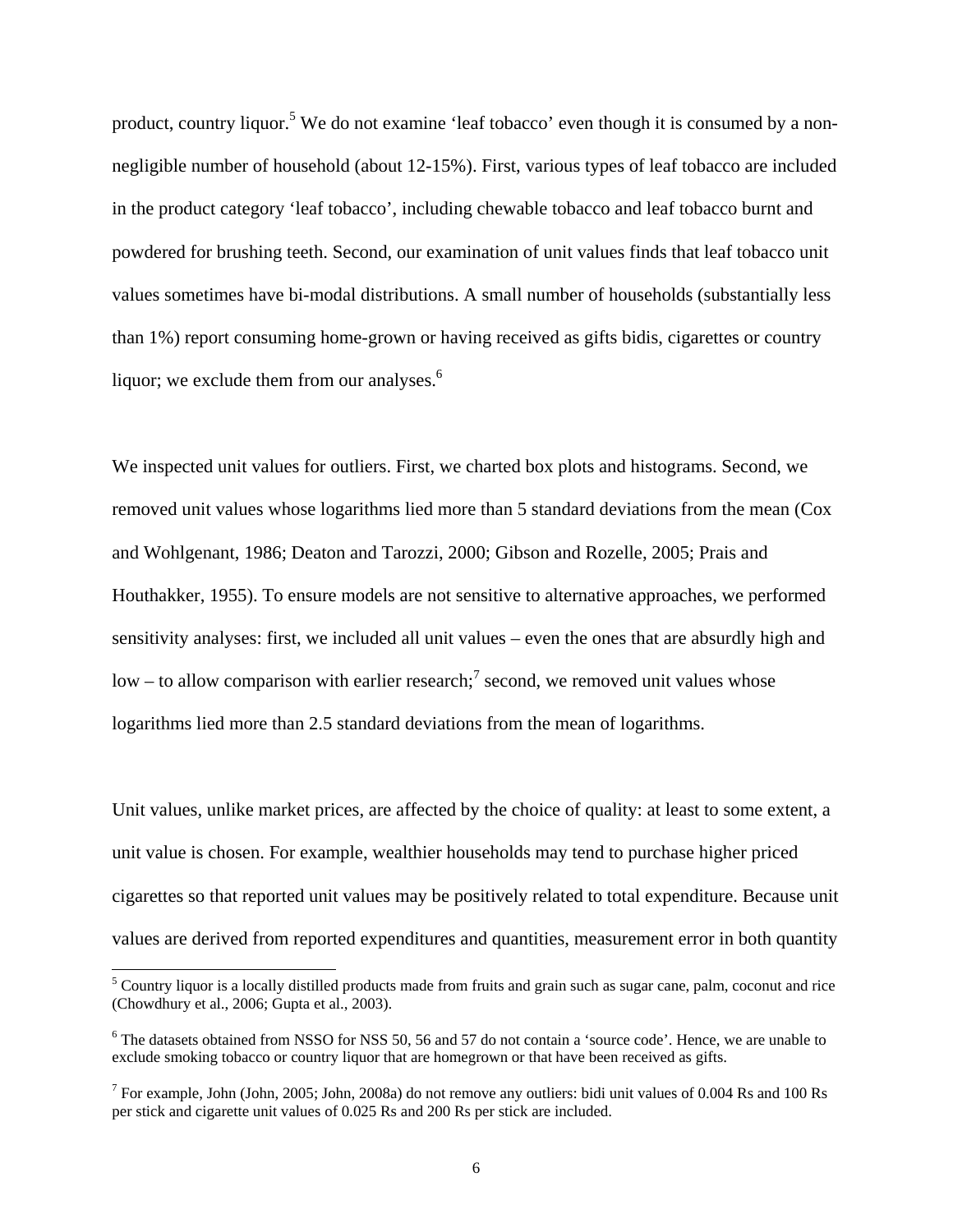and expenditure will be transmitted to measurement error in the unit value. The two equations for the budget share and unit value are:

$$
w_{ghc} = \alpha_g^0 + \beta_g^0 \ln x_{hc} + \gamma_g^0 z_{hc} + \sum_{H=1}^N \theta_{gh} p_{hc} + (f_{gc} + u_{ghc}^0)
$$
  

$$
\ln uv_{ghc} = \alpha_g^1 + \beta_g^1 \ln x_{hc} + \gamma_g^1 z_{hc} + \sum_{H=1}^N \psi_{gc} \ln p_{hc} + u_{ghc}^1
$$

where:  $w_{ghc}$  is the share of the budget devoted to good *g*, by household *h* in cluster *c*,  $uv_{ghc}$  is the unit value of good *g*, by household *h* in cluster *c*, *x* is total expenditure, *p* is the *unobserved* price of the good, *f* is a cluster-level effect and  $u_{ghc}^0$  and  $u_{ghc}^1$  are idiosyncratic errors.

Deaton's two-equation system approach assumes there is no price variations within each cluster. The validity of this assumption requires both geographical proximity of the households and that households be interviewed at approximately the same time (Deaton, 1990). Hence, the variation in unit values within each cluster reflects differences in quality and measurement errors. The variation in budget shares and unit values within clusters is used to identify the effect of total household expenditures, household size and other household characteristics on the quantity and quality demanded. The coefficients  $\beta_g^0$  and  $\beta_g^1$  represent the elasticity of quantity demanded with respect to total expenditure and the elasticity of the unit value with respect to total expenditure (i.e. quality elasticity). The total expenditure elasticity is  $\varepsilon_x = 1 - \beta_g^1 + \beta_g^0 / w_g$  where budget shares are evaluated at their means.

Implementing Deaton's approach involves three stages. First, the effects of household characteristics are removed from budget shares and unit values (i.e. purging the quality effects). Second, adjusted budget shares and unit values, averaged by cluster are used to estimate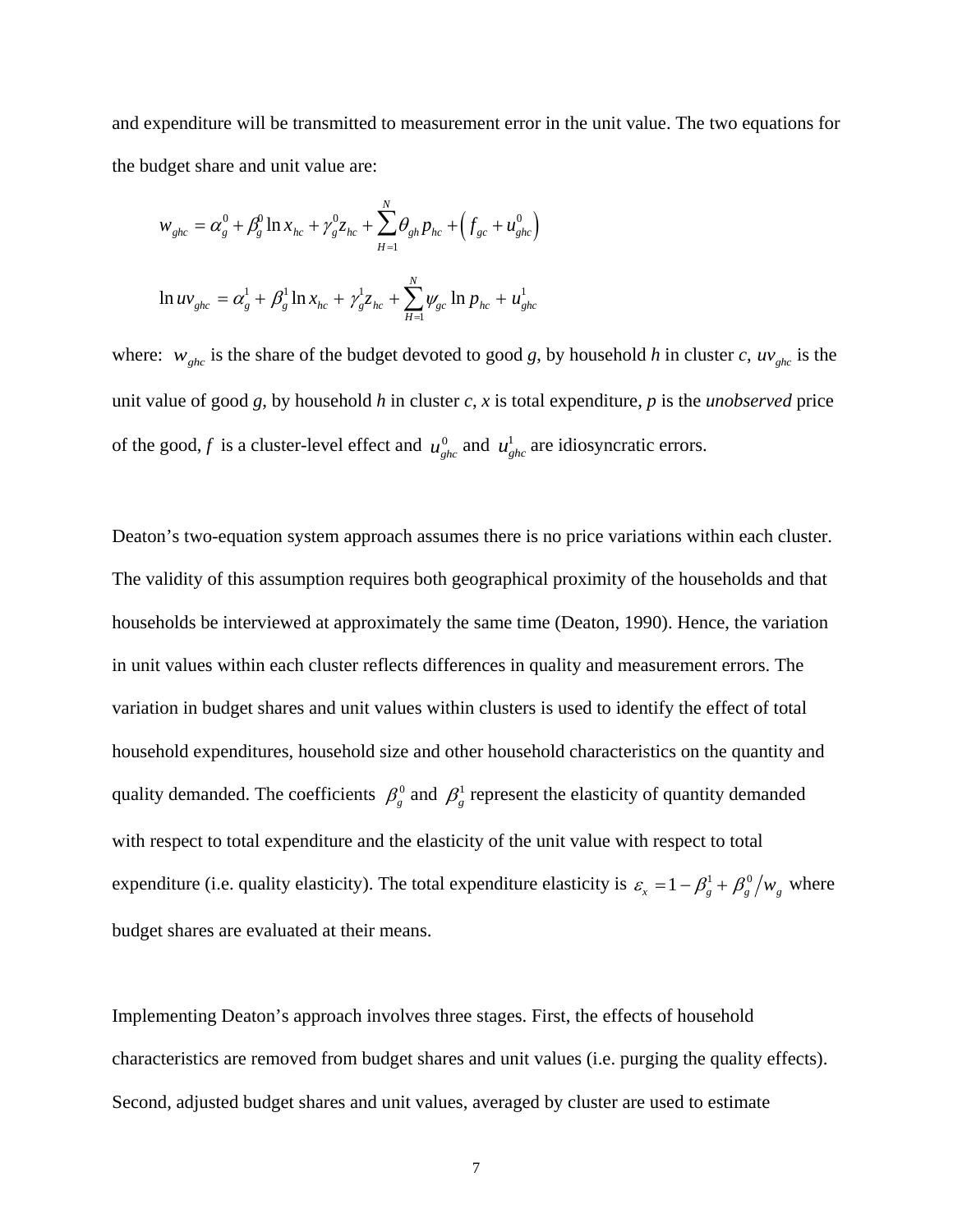between-cluster error-in-variables regressions. In the third stage, the price and quality effects are disentangled relying on a separability assumption. We use the symmetry restrictions to add to the precision of the parameter estimates.<sup>8</sup>

Household surveys typically collect data on clusters of households that live together in the same rural or urban geographical areas (Deaton, 1989). In India, clusters are typically villages in rural areas and urban blocks<sup>9</sup> in urban areas. As noted by Deaton, a potential problem is that cluster sizes are often quite small, sometimes as small as four or six households. Even after averaging at the village- and urban block-level, the measurement error may remain quite serious (Deaton, 1989). The measurement error will likely be more severe for goods that are consumed by few households. Such is the case of tobacco products such as bidis and especially cigarettes that are consumed by only a minority of households. An additional problem is that if none of the household surveyed in a particular cluster have positive consumption, every household in such a cluster ends up being removed from the unit value regressions. Table 1 presents descriptive statistics for cluster-level unit values. We present descriptive statistics for unit values at both village/urban block- and district-level.10 A district is an administrative region of a state or territory. As is traditionally done, we treat villages and urban blocks as clusters. Additionally, because most households do not consume any cigarettes, we treat districts as clusters. The latter approach assumes there is no price variations within each district. As mentioned earlier, the validity of this assumption requires both geographical proximity of the households and that

<sup>8</sup> The substitution matrix of the demand system is symmetric if, and only if,  $\theta_{gh} + \beta_g^0 \overline{w}_h = \theta_{hg} + \beta_h^0 \overline{w}_g$ .

 $\overline{a}$ 

<sup>&</sup>lt;sup>9</sup> Each city or town are demarcated into urban blocks: small, compact subdivisions each having a population of about 600 to 800, or 120 to 160 households (Government of India, 2001).

 $10$  As of 1 January 2011, there were 631 districts, 28 states and 7 Union territories. In 1999, there were 543 districts, 25 states and 7 Union territories, while in 2004, there were 555 districts, 28 states and 7 Union territories.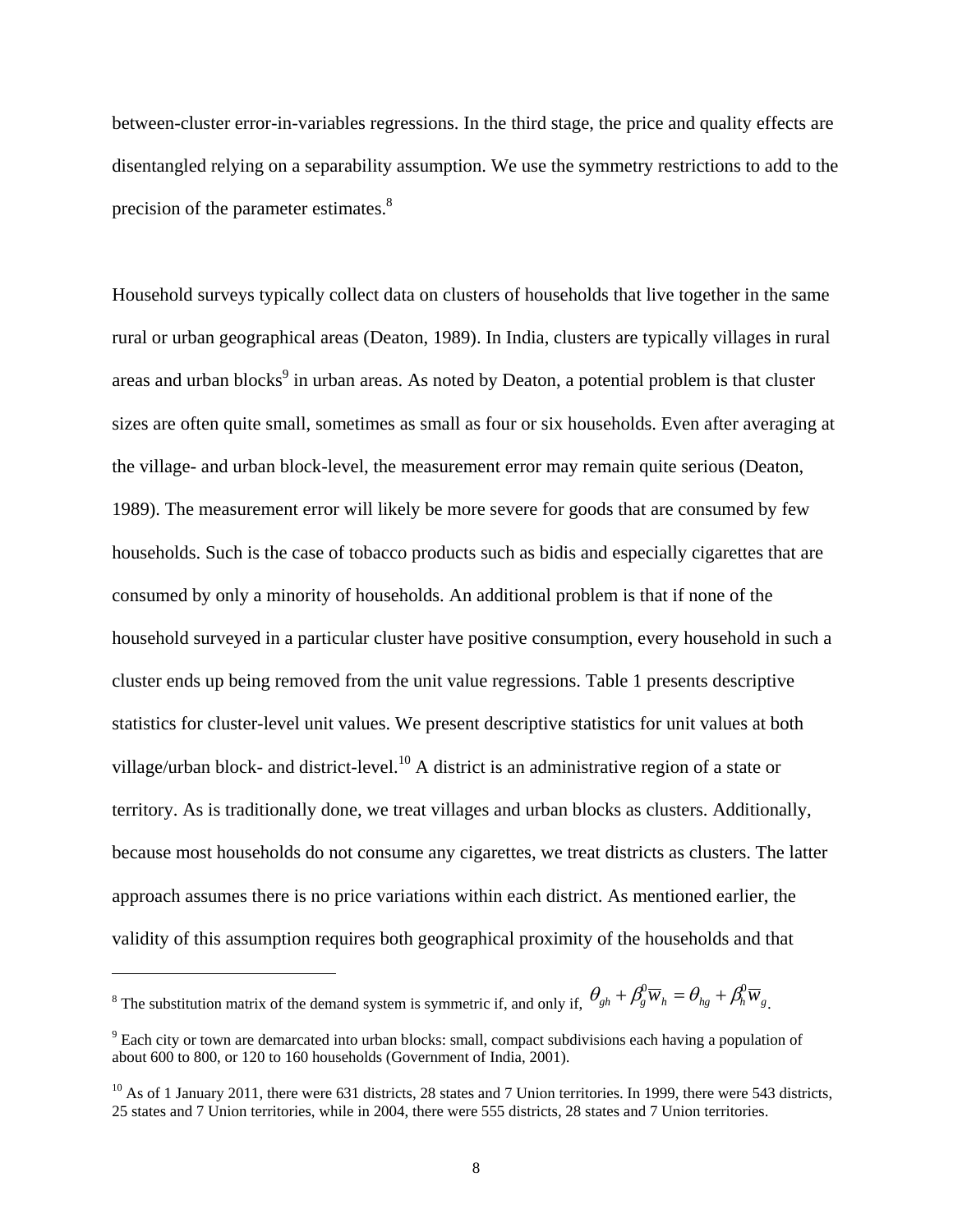households be interviewed at approximately the same time. NSSO interviews households within the same villages or urban blocks at approximately the same time. The same, however, is not true for households within the same district who are sampled throughout the year. This is unlikely to be of consequence, however, as overall inflation was relatively modest in 1999/00 and 2004/04. We nevertheless perform sensitivity analyses and adjust unit values and total expenditures for overall inflation.

We apply Deaton's approach to the three most recent quinquennial rounds of NSS consumer expenditures surveys (NSS 50, 55 and 61). We present results treating both villages/urban blocks and districts as clusters for NSS 55 and 61. For NSS 50 we only present results treating villages/urban blocks as clusters because NSS 50 does not contain a district identifier.

The low mean number of households with non-zero purchases of cigarettes (i.e. about 2 per village or urban block) renders the examination of subsamples problematic. Additionally, an important feature of Deaton's approach is that its consistency properties depend on the number of clusters (and not on the number of households). Hence, in order to examine the impact of smoking tobacco and alcohol prices across socioeconomic strata, we pool the most recent nine NSS rounds (NSS 55-57, 59-64), treating districts as clusters, and use a share-log functional form (Deaton, 1989; Gibson and Rozelle, 2005):

$$
w_{gh} = \alpha_g + \beta_g \ln x_h + \gamma_g z_h + \sum_{H=1}^{N} \theta_{gih} p_{jh} + u_{gh}
$$

where  $w_{gh}$  is the share of the budget devoted to good *g*, by household *h*, *x* is total household expenditure,  $z$  is a vector of household characteristics,  $p_{jk}$  are prices (using unit values as

9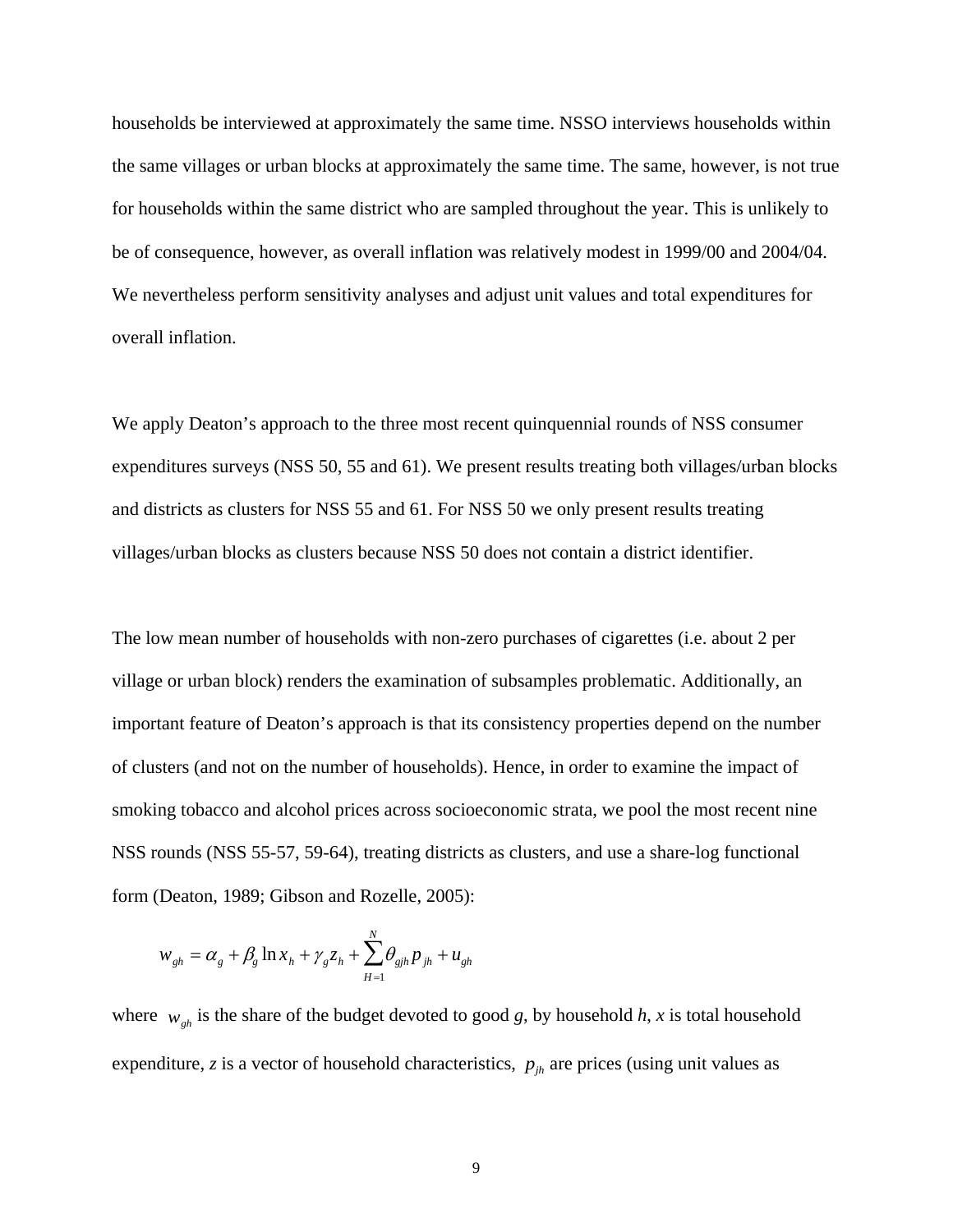proxies) and  $u_{gh}$  are idiosyncratic errors. The price elasticities are  $\varepsilon_{gi} = \theta_{gi}/w_g - \delta_{gi}$  where  $\delta_{gi}$  is the Kronecker delta (equal to 1 if  $g = j$  or to 0 otherwise) and budget shares are evaluated at their means. We adjust all unit values and total expenditures to constant July-September 2004 Rs (i.e. NSS sub-round/quarter 1) using India's consumer price index for industrial workers (CPI-IW). We average unit values by cluster and include only households under examination. For example, when examining the price responsiveness of rural households, we average unit values by cluster using only unit values reported by rural households. As a sensitivity check, we estimate models where we average unit values by cluster over all households. In order to capture regional and temporal variations that may be related to price, we include quarterly and regional dummies.<sup>11</sup> The boundaries of several districts and some states have changed between NSS 55 and NSS 64.<sup>12</sup> We recode all districts and states to ensure that they represent the same geographic area between all NSS rounds.

As various household characteristics that determine a household's taste and preferences may also affect a household's choice of unit value or budget share, in addition to total monthly household expenditures, household size, we included the following controls: religion (Hindu, Islam, Christian, Sikh, others), urban/rural strata, share of men in household, share of adults in household, and household head's education (seven binary indicators ranging from 'not literate'

 $\overline{a}$ 

<sup>&</sup>lt;sup>11</sup> We include dummies for NSS regions ( $n \approx 75$ ) in our village/urban block models and dummies for India regions  $(n = 6)$  in our district models. India regions are coded as follows: Central (Chhattisgarh, Madhya Pradesh, Rajasthan, Uttar Pradesh); East (Bihar, Jharkhand, Orissa, West Bengal); North (Chandigar, Delhi, Himachal Pradesh, Haryana, Jammu & Kashmir, Punjab, Uttaranchal); Northeast (Arunachal Pradesh, Assam, Meghalaya, Manipur, Mizoram, Nagaland, Sikkim, Tripura); South (Andaman & Nicober, Andhra Pardesh, Karnataka, Lakshadweep, Kerala, Tamil Nadu, Pondicheri); West (Daman & Diu, Dadra & Nagar Haveli, Goa, Gujarat, Maharastra).

<sup>&</sup>lt;sup>12</sup> For example, in 1995 Karur and Perambalur districts split from Tiruchirappalli District. In 2001, the Ariyalur district was carved out of Perambalur district, merged back with Perambalur in 2002 and split again in 2007. Our district and state coding schemes is available upon request.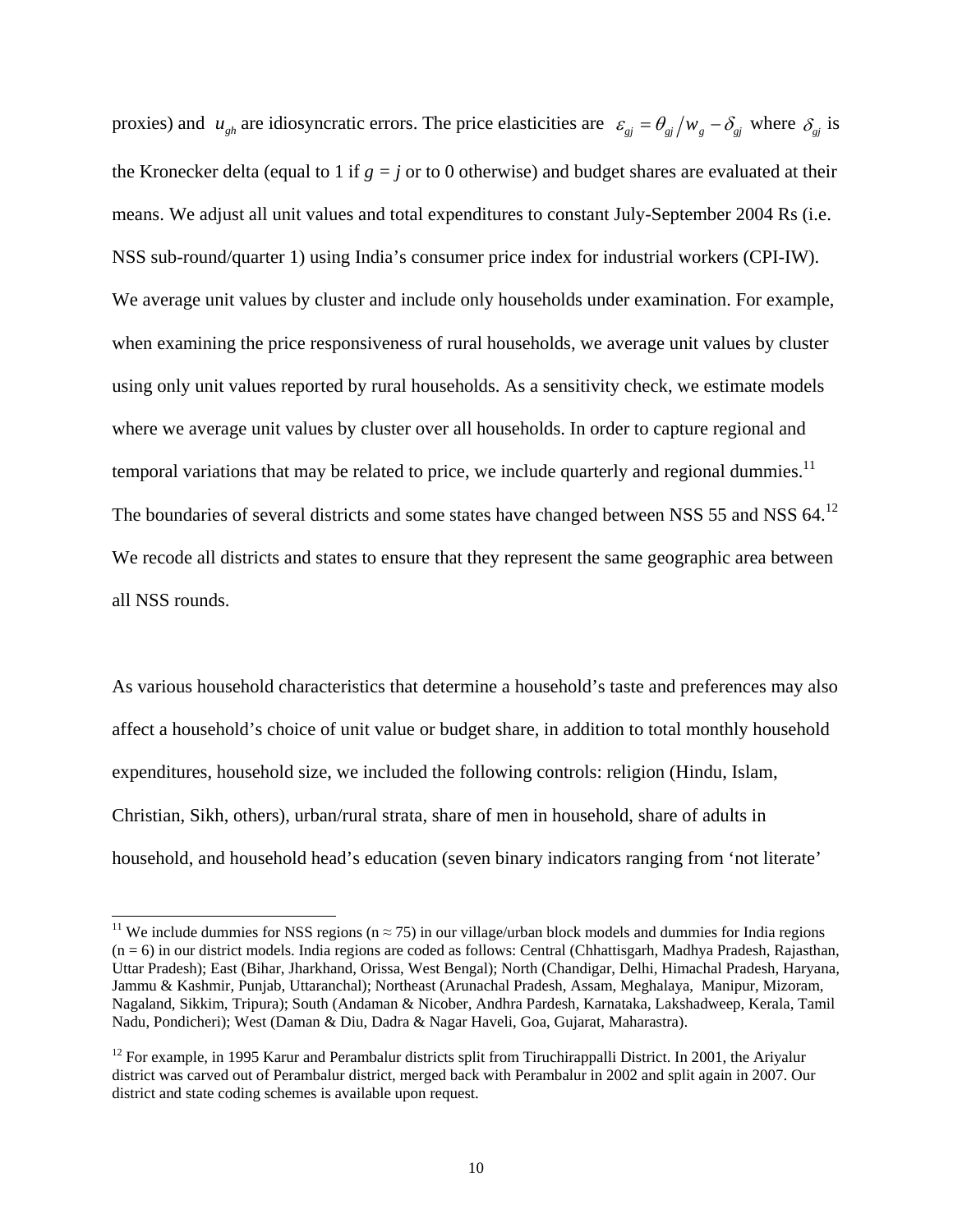to 'above secondary education'), sex, age and age squared. In our pooled analyses, we included dummy indicators for NSS rounds. We estimated Deaton's two-equation system of budget shares and unit values using Stata codes made available by Deaton (Deaton, 1997). We estimated the share-log functional form specification using multilevel regressions. Three-level models were fit for household *h* nested within district *d* nested within state *s*. The hierarchical structure of our dataset was  $477,007$  households nested within  $471$  districts nested within 34 states.<sup>13</sup> The average number of observations within each level was: 1012 households per districts, and 14 districts per state. All models were estimated using Stata/MP 11.2 for Macintosh.

#### **RESULTS**

l

Table 1 presents descriptive statistics for cluster-level unit values while Table 2 presents descriptive statistics for budget shares. Descriptive statistics are presented for the most recent three quinquennial NSS rounds (NSS 50, 55 and 61) and for the most recent 'thin' NSS round (NSS 64). Unit values in Table 1 have not been adjusted for inflation. The difference in unit values between bidis and cigarettes is substantial across all NSS rounds. For example, in 2007/08, a bundle of 10 bidis would costs about 2 Rs while a pack of 10 cigarettes would cost about 20 Rs. Table 1 shows clearly the very small number of unit value data points per village/urban blocks. The proportion of household that reported purchasing bidis has decreased substantially in both rural and urban areas between 1993/94 and 2007/08 (Table 2). The proportion of household who reported purchasing cigarettes decreased between 1993/94 and 2004/05 and then increased quite markedly between 2004/05 and 2007/08. Changes between 1993/94 and 2007/08 differ markedly between urban/rural strata. For example, the proportion of

<sup>&</sup>lt;sup>13</sup> India is a union of twenty-eight states and seven union territories. Consumption of alcohol is prohibited in Lakshadweep, the smallest union territory of India. As none of the households surveyed in Lakshadweep report consuming country liquor, they are removed from the analyses.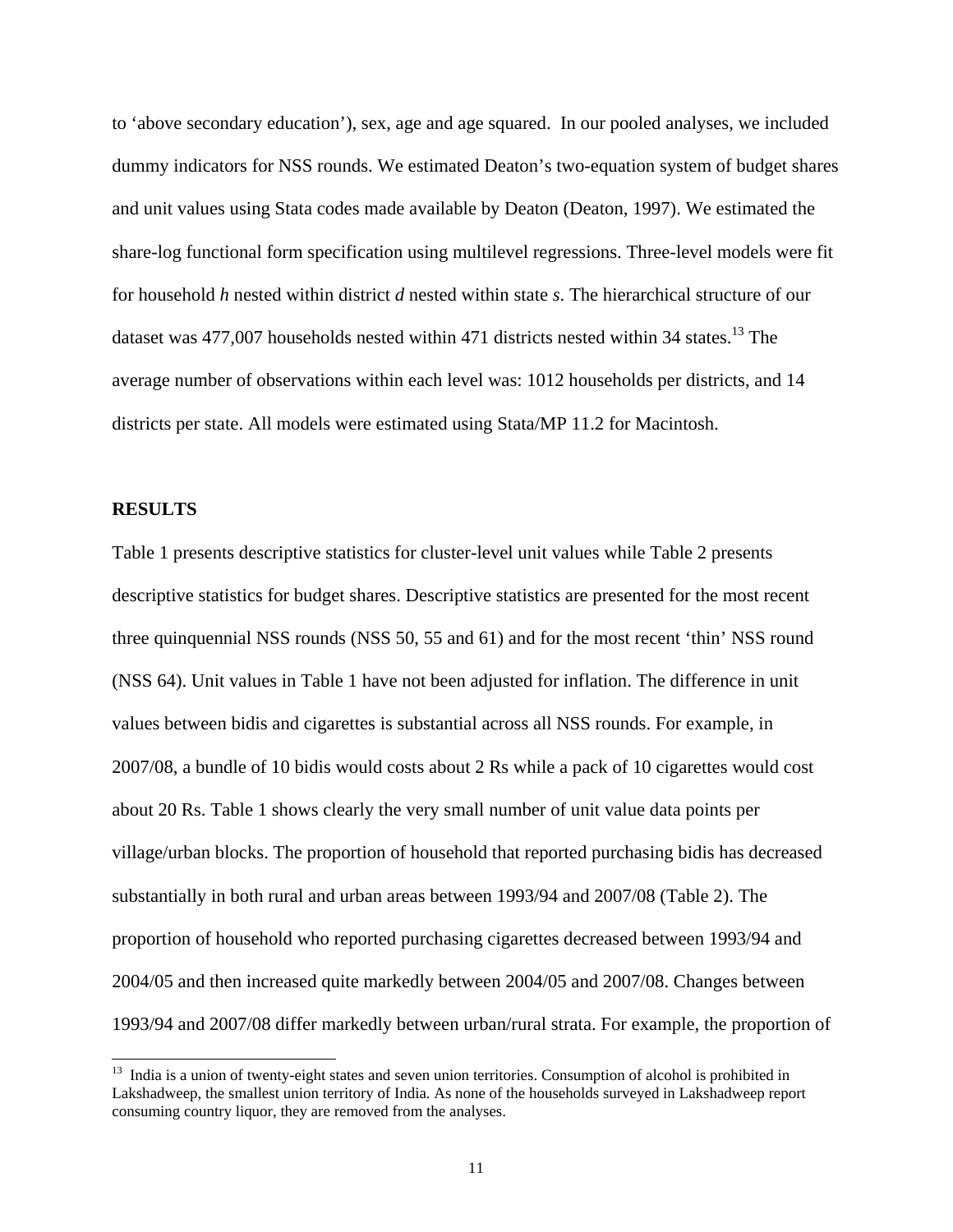urban household who reported purchasing cigarettes decreased slightly between 1993/94 and 2007/08 while among rural households it increased by more than 20%. These trends are more or less in keeping with individual-level smoking trends between 1998 and 2010 (Joseph et al., 2011).

We first present the results for each individual NSS quinquennial rounds using Deaton's approach of two-equation system of budget shares and unit values. We then present the results of our pooled analysis.

#### **Single cross-sectional surveys: NSS quinquennial rounds**

Table 3 presents the results of the within-cluster regressions for unit values and budget shares. The coefficients of total household expenditures (in natural log) in the unit value regressions represent expenditure elasticities of quality. For example, a doubling of total expenditure would raise the price paid for cigarettes by about 13.5 to 20%. In the within-cluster regressions for budget shares, a positive coefficient indicates the share of the budget spent on the good rises with total expenditure. Total expenditure elasticity (i.e. the sum of expenditure elasticity of quantity and quality) varies across tobacco products in size but not in direction. It is positive for bidis and cigarettes suggesting that an increase in total household expenditure would result in an increase in expenditure of smoking tobacco. Estimates of total expenditure elasticity do not vary appreciably between NSS rounds nor do they vary by specifications (i.e. using village/urban block vs. district as clusters). The last two columns of Table 3 present the impact of a 6%

12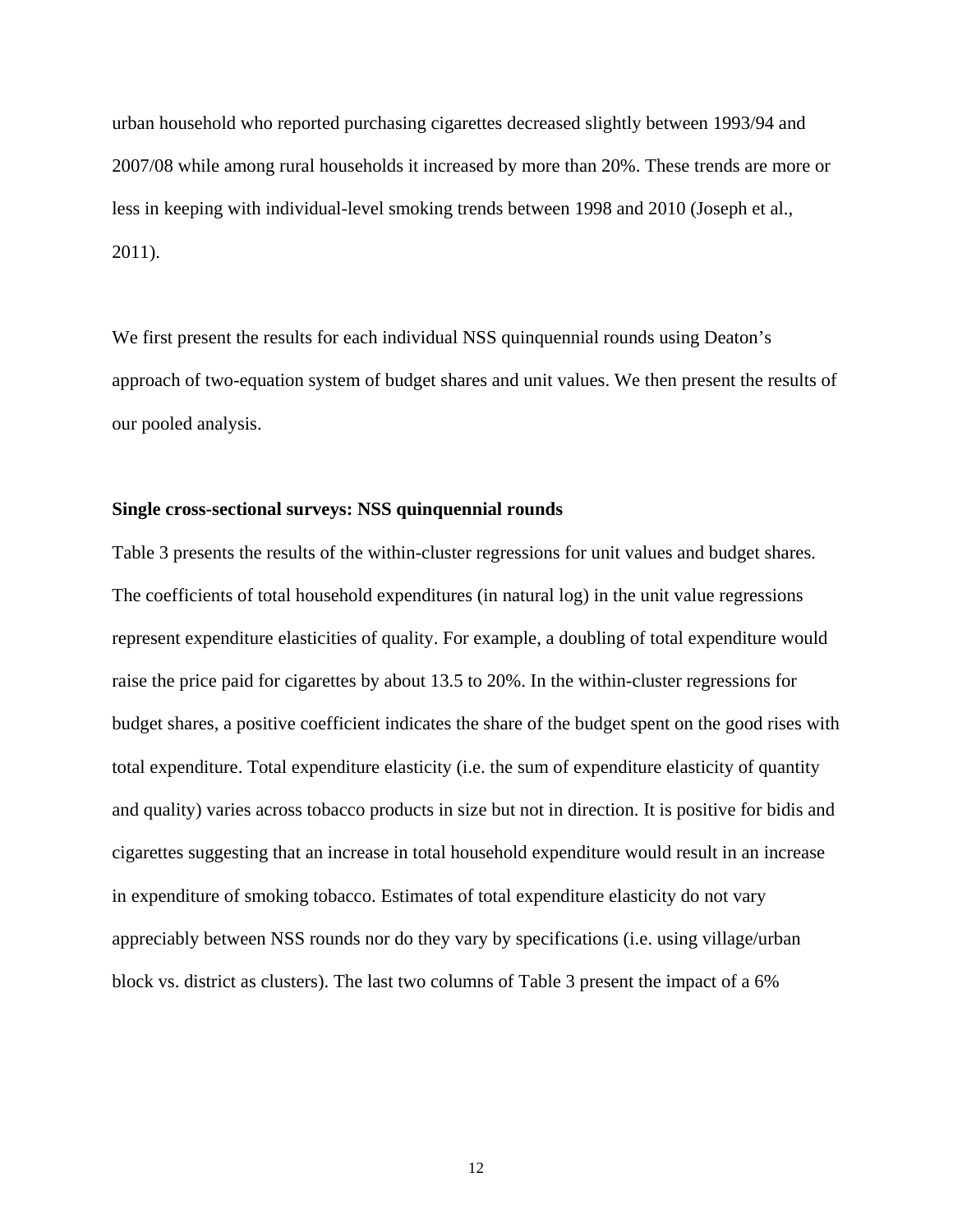increase in total household expenditures on quality and budget shares.<sup>14</sup> Our results suggest, for example, that a 6% increase in total household expenditures in 2004/05 would have increased the price paid for a bundle of bidis (25) by about 0.04-0.07 Rs, for pack of cigarettes (10) by about 1.2-1.6 Rs and for country liquor (1 litre) by about 2.0-5.9 Rs. Similarly, a 6% increase in total household expenditures would be expected to increase budget shares (among consuming households) by about 1% for bidis, 3-4% for cigarettes and 2-4% for country liquor.

Table 4 presents the own-price elasticities for two smoking tobacco products – bidi and cigarette – together with bootstrapped standard errors (SE). The SE are obtained using Deaton's approach from 1000 replications of the bootstrap using the cluster-level data and are defined as half the length of the interval around the bootstrap mean that contains 0.638 (the fraction of a normal random variable within two standard deviations of the mean) of the bootstrap replications (Deaton, 1997).

On the whole, we find statistically significant and fairly large own-price elasticities for bidis. When treating villages/urban blocks as clusters, we find statistically significant own-price elasticities for bidis with estimates ranging from about -0.5 to -1.0. When treating districts as clusters, we find similar own-price elasticities for bidis using NSS 55 but not NSS 61. We do not find that urban and rural household respond differently to changes in bidi prices. Our sensitivity checks suggest that our estimates of own-price elasticities for bidis are robust to alternative specifications (Table A2).

l

 $14\,6\%$  represents approximately the average annual increase in inflation-adjusted total household expenditures during the 2000s. It also represents the IMF's forecast of India's inflation-adjusted annual GDP per capita growth 2011- 2016 (International Monetary Fund, 2011)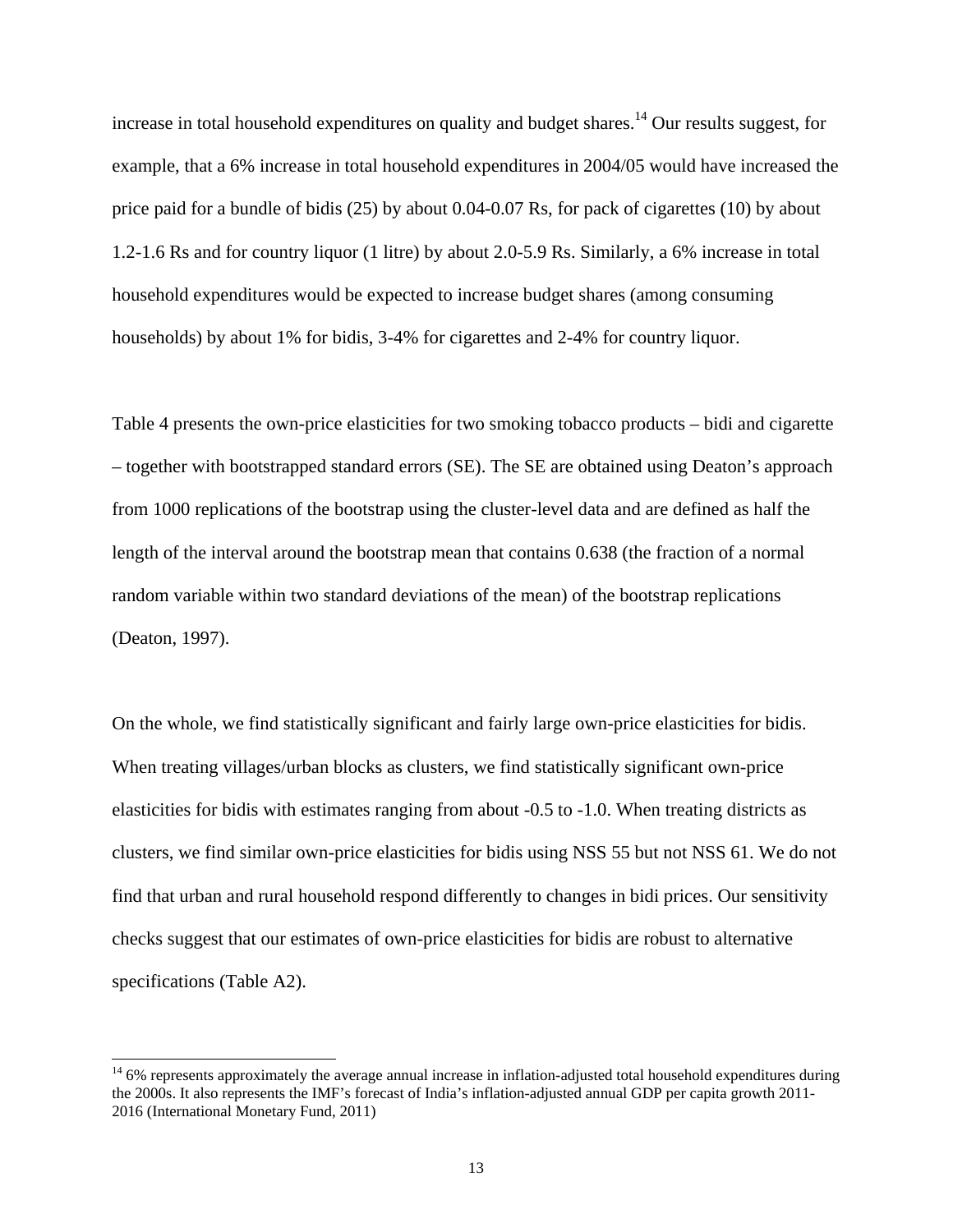When treating villages/urban blocks as clusters, we find no evidence that own-price elasticities for cigarettes are statistically different from zero. When treating districts as clusters, however, we find statistically significant and large own-price elasticities for cigarettes. We find that urban households may be more responsive than rural households to changes in cigarette prices. On the whole, however, we do not find that our estimates of own-price elasticities for cigarettes are robust to alternative specifications (Table A2).

Tables 5.1 and 5.2 present the cross-price elasticities. On the whole, we find little evidence that the cross-price effects are significantly different from zero. If anything, these results suggest substitutability between bidis, cigarettes and country liquor among urban households.

#### **Pooled analysis: repeated cross-sectional surveys**

Table 6 presents estimates of own-price elasticities obtained from the pooled analyses. The top panel presents results for regressions where we average unit values by cluster over all households. The bottom panel presents results for regressions where unit values have been averaged only over households under examination. We find negative and statistically significant own-price elasticities with fairly large effect sizes for bidis and cigarettes.

We examined households' price responsiveness across urban/rural strata and across socioeconomic status (SES) using three measures: 1) household income (proxied by total household expenditures, bottom three quintiles vs. top two quintiles); 2) household head's education ( $\leq$  primary vs.  $>$  primary); and, 3) social groups (scheduled tribe, scheduled caste and other backward class vs. other social groups). We find own-price elasticities for bidis vary across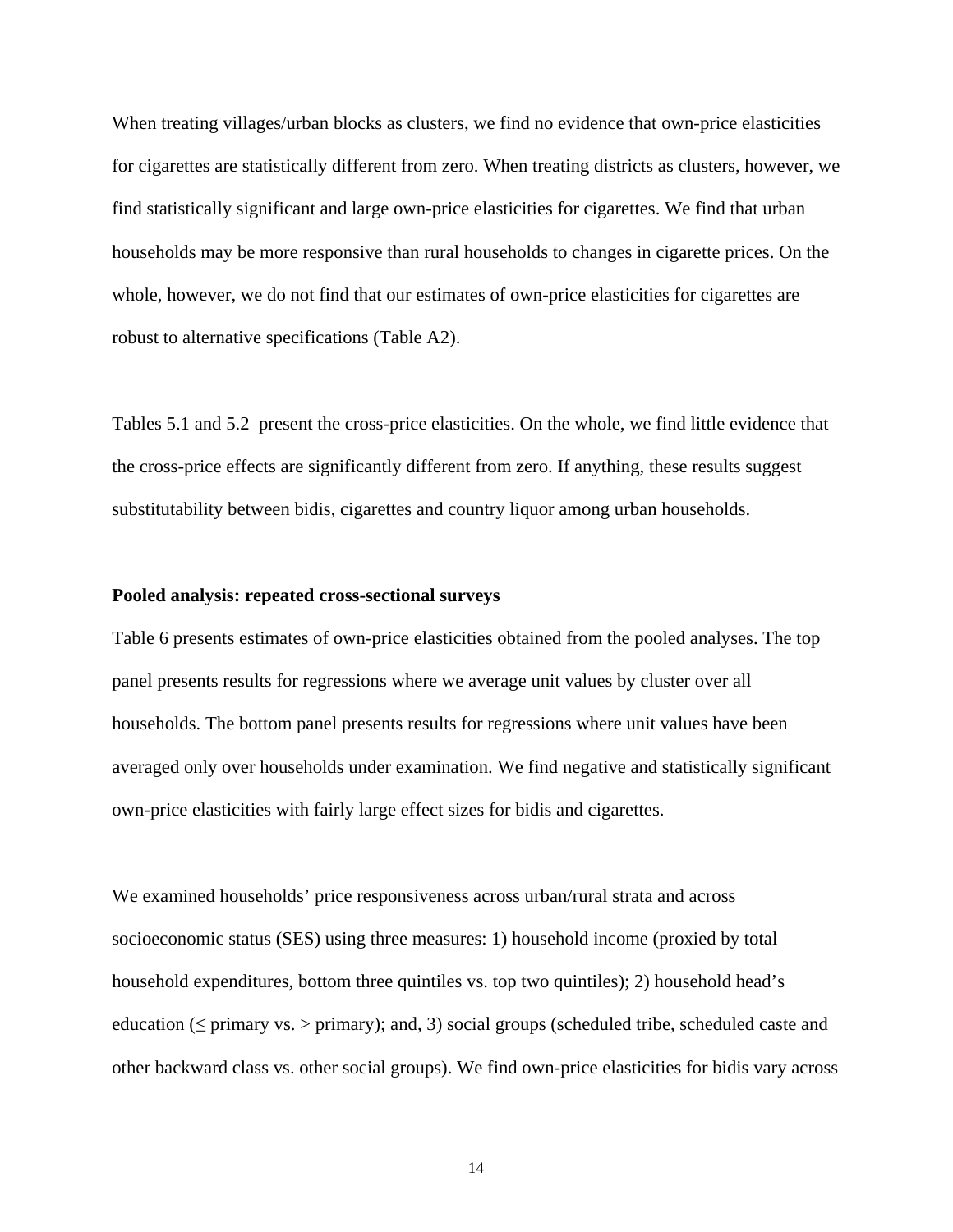urban-rural strata and household income: rural households (-0.95 vs. -0.88,-0.87) and households with lower income (-0.95 vs. -0.86,-0.89) tend to be more responsive to changes in bidi prices. These differences, however, are generally not statistically significant. We do not find that ownprice elasticities for bidis vary across education or social group categories. Our estimates of ownprice elasticities for bidis are robust across alternative specifications. We find consistent evidence that households from lower social groups tend to be more responsive to changes in cigarette prices (-1.13,-1.07 vs. -0.91,-0.90). We also find some evidence that own-price elasticities for cigarettes may vary across urban-rural strata, household income and education but only when we average unit values by cluster over all households (Table 6, top panel).

Table 7 and Figures 1-4 present cross-price elasticities obtained from the pooled analyses. On the whole, we do not find that changes in the prices of cigarettes or country liquor have any impact on the demand for bidis. We find statistically significant cross-price elasticities between the demand for cigarettes and the prices of country liquor: a 10% increase in the price of country liquor would increase the demand for cigarettes by about 1.2%. We find statistically significant cross-price elasticities between the demand for cigarettes and the prices of bidis only when using unit values that have been averaged only over households under examination. These estimates of cross-price elasticities suggest some substitutability between cigarettes and bidis among rural households and among lower SES households and some complementarity between cigarettes and bidis among higher SES households. Put differently, an increase in bidi prices would increase the demand for cigarettes among rural households and among low SES households and decrease the demand for cigarettes among high SES households. These differences, however, are generally not statistically significant.

15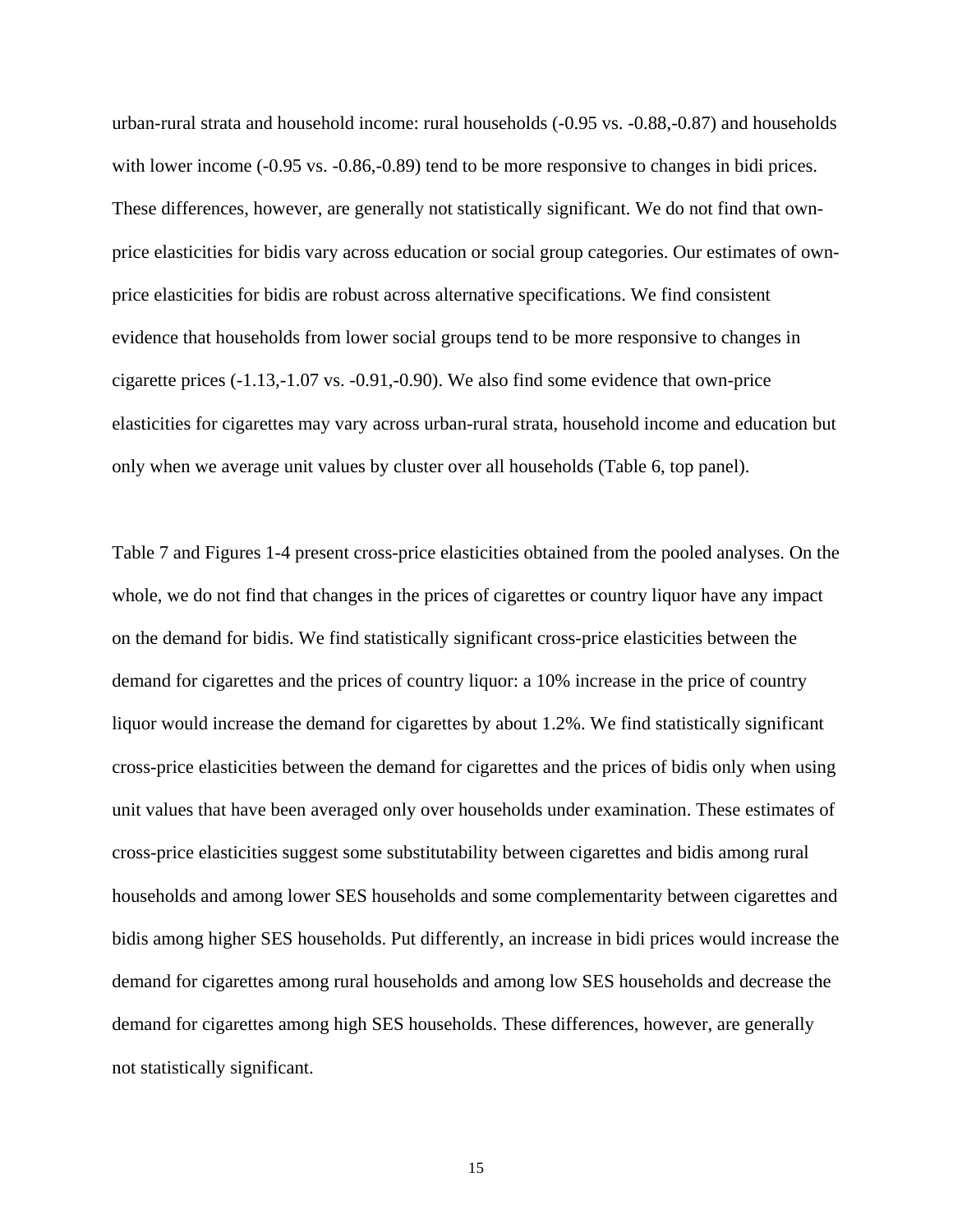#### **DISCUSSION**

Our analyses of single and repeated cross-sections yield own-price elasticity for bidis that are roughly in keeping with existing evidence. We find that a 10% increase in bidi prices would reduce the demand for bidis by about 6 to 9.5%. We find, however, that own-price elasticity for cigarettes in India is substantially larger than previously thought. Our estimates suggest that cigarette users are at least as responsive as bidi users to price changes. On the whole, our analyses suggest that low SES households are likely more responsive to price changes than high SES households.

Our analyses uncovers important and policy-relevant cross-prices effects. We find that cigarettes and country liquor are likely substitutes and that the substitutability tends to be larger among lower SES households. We also find that cross-price elasticities between bidis and cigarettes may vary by SES and urban/rural strata. Our findings suggest there may be some substitutability between cigarettes and bidis among rural and low-SES households and some complementarity between cigarettes and bidis among higher SES households.

Our study extends existing research in a number of ways. First, in addition to NSS 50 and 55, we use the most recent quinquennial round, NSS 61. Second, in addition to the traditional approach that treats villages and urban blocks as clusters, we also treat districts as clusters. As discussed earlier, we feel that India's low household cigarette smoking prevalence warrants experimenting with such an approach. Third, we pool nearly a decade of data combining both 'thick' (i.e. quinquennial) and 'thin' rounds of the National Sample Survey. This approach allows us to

16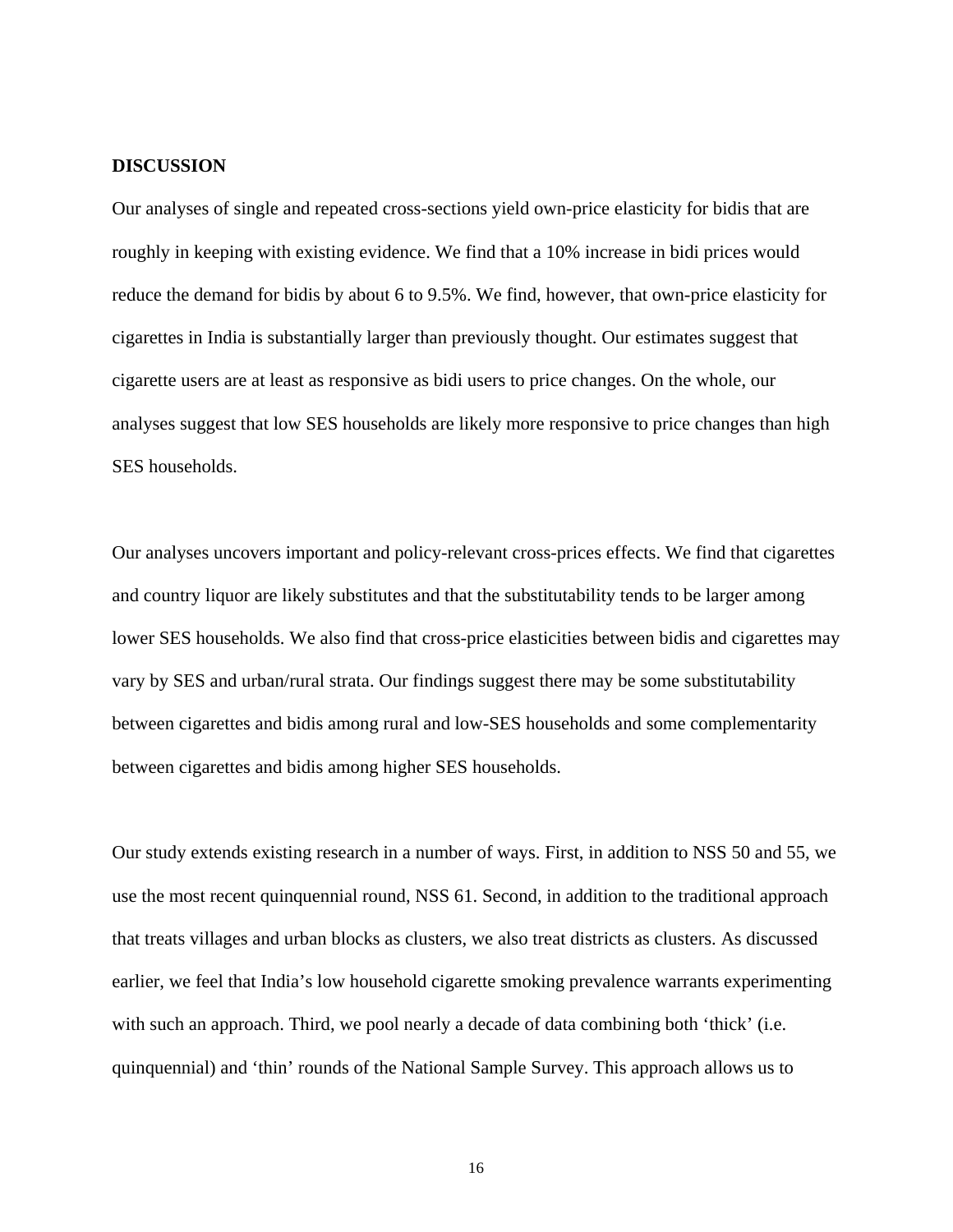examine price responsiveness across urban/rural strata and SES categories. In doing so, we use two approaches to estimate our measure of price. First, we average unit values by cluster and include only households under examination. This approach has the advantage of better reflecting market prices in the relevant geographic area. For example, it will likely better reflect prices faced by households living in urban or rural areas or prices faced by low-SES households (inasmuch as they live in similar geographic areas). Two issues are worth noting: 1) to the extent this price measure is based on small numbers, the prices will tend to get closer to individual selfreported prices which may bias the elasticity estimates away from zero given the increased endogeneity of price; and 2) to the extent that the sample used to construct the price measure is non-representative, increased measurement error may bias elasticity estimates towards zero. Second, we estimate models where we average unit values by cluster over all households. This approach has the advantage of utilising the full sample of unit values and may attenuate measurement error. However, it may bias elasticity estimates towards zero if the price measure is not reflective of prices households face. We do not find that own-price elasticities for bidis differ across specifications. We do find, however, that our estimates of own-price elasticities for cigarettes from models where we average unit values by cluster over all households tend to be higher for rural and low-SES households,

There are some limitations that merit discussion. Using three sets of price data (unit values, market prices and household opinions) in Papua New Guinea, Gibson and Rozelle (2005) find that there are substantial biases when unit values are used as a proxy for market price, even when sophisticated correction methods such as Deaton's are applied. Niimi (2005) uses unit values and market prices to estimate a food demand system and finds that Deaton's method generates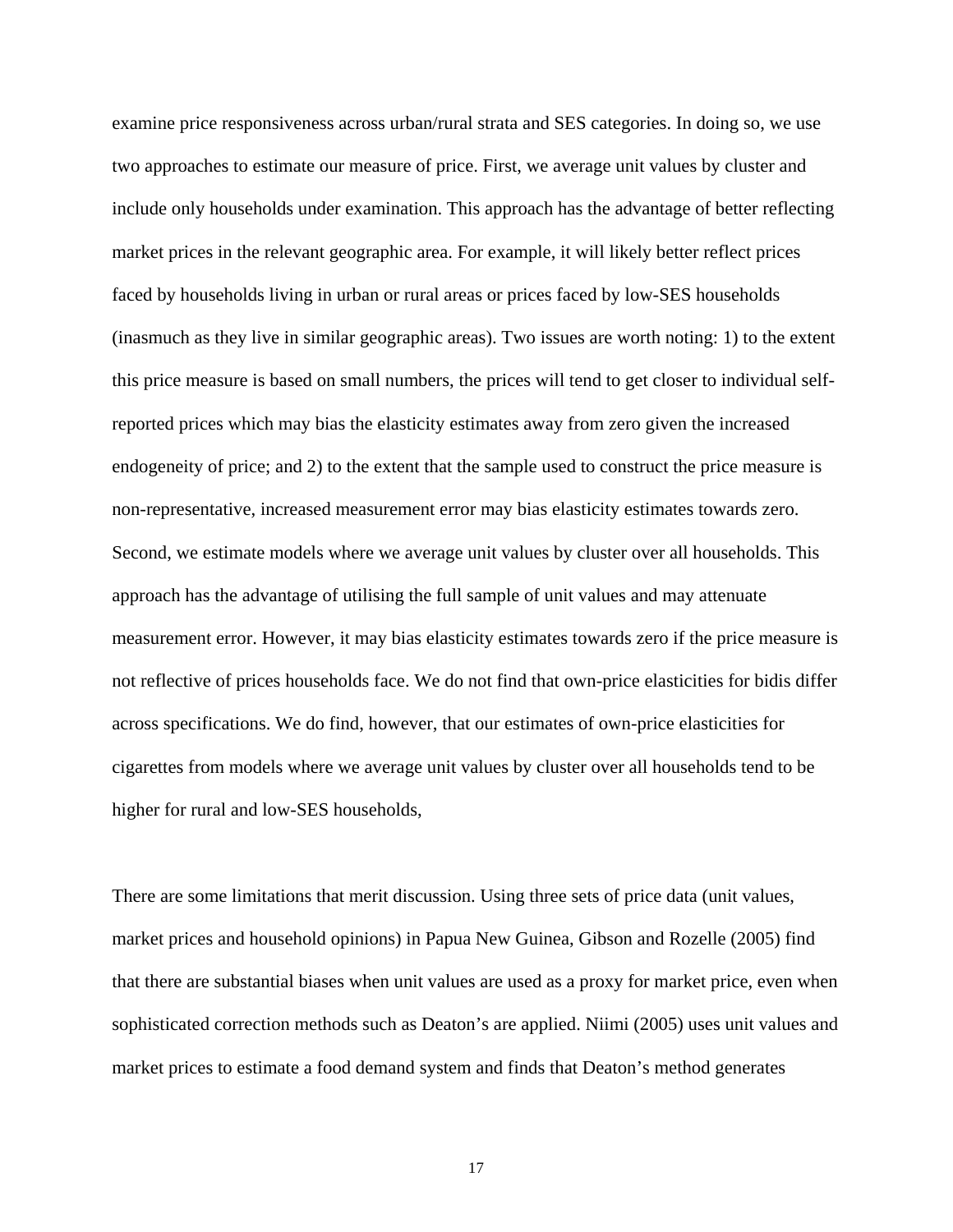materially different price elasticities from those estimated with market prices. India's Labour Bureau compiles consumer price indices for industrial workers (CPI-IW) on a monthly basis, using retail prices collected from 261 markets in 76 centres. The Labour Bureau also compiles consumer price indices for agricultural labourers and rural labourers (CPI-AL/RL) on a monthly basis from fixed markets in 600 sample villages in 20 states. CPI-IW data are publicly available at the centre-level while CPI-AL/RL are available at the market-level. An obvious avenue for further research is to link market prices for bidis, cigarettes and country liquor from both CPI-IW and CPI-AL/RL to NSS data. Household-level data, unlike individual-level data, do not allow to examine price responsiveness by individual characteristics such as sex or age. Household-level data also renders the interpretation of cross-price effects less evident. This is an important limitation of our analyses as smoking patterns vary considerably by type (e.g. bidi, cigarette, smokeless), age and sex in India. The recently available 2009/10 Global Adult Tobacco Survey will provide an excellent opportunity to examine further the impact of prices on tobacco use in India (Government of India, 2010).

Findings from this study provide additional evidence of the effectiveness of tobacco prices at reducing tobacco use. Increasing the price of smoking tobacco products, in addition to leading to reduced tobacco use, can be expected to increase tax revenue. We find own-price elasticities as high as  $-1$  that are substantially larger than the consensus estimate for high-income countries of about |-0.4|. Even so, nearly all practicable tax increases would generate increased revenues (Warner, 2000). In India, bidi and cigarette taxes constitute only a fraction of total price (about 40% for cigarettes and nearly nil for bidis at the central level). For example, assuming all taxes (at central and state level) constitute half of the price of a pack of cigarettes, a doubling of the tax

18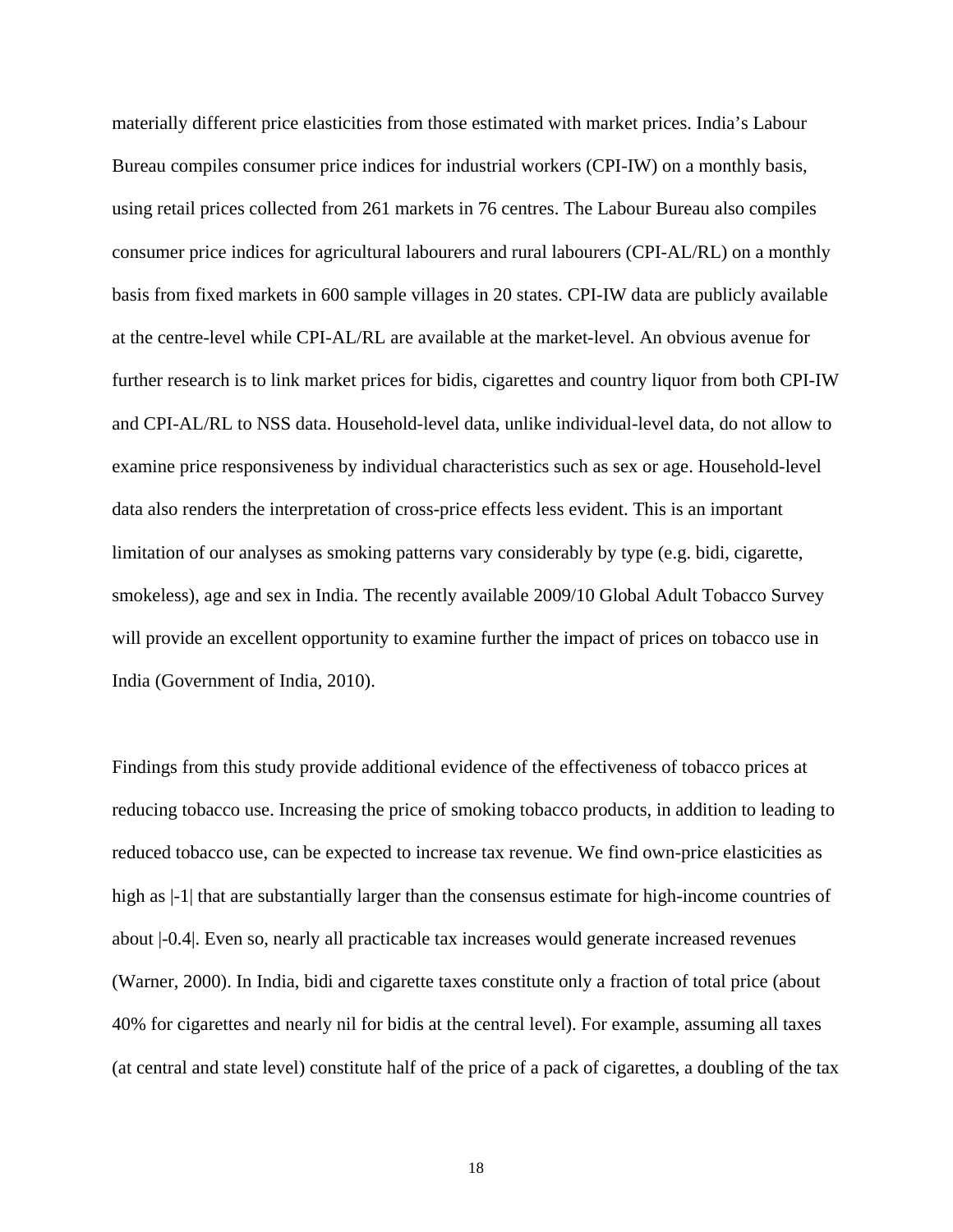rate would increase retail price by only 50%. As pointed out by Warner, tobacco users would have to be extraordinarily price sensitive for consumption declines to exceed the rate of increase in tax (Warner, 2000), far more so than found in this study. On the whole, our findings suggest that using the tax system to increase the prices of bidis and cigarettes would lead to a significant and substantial reduction in tobacco use while increasing government tax revenue.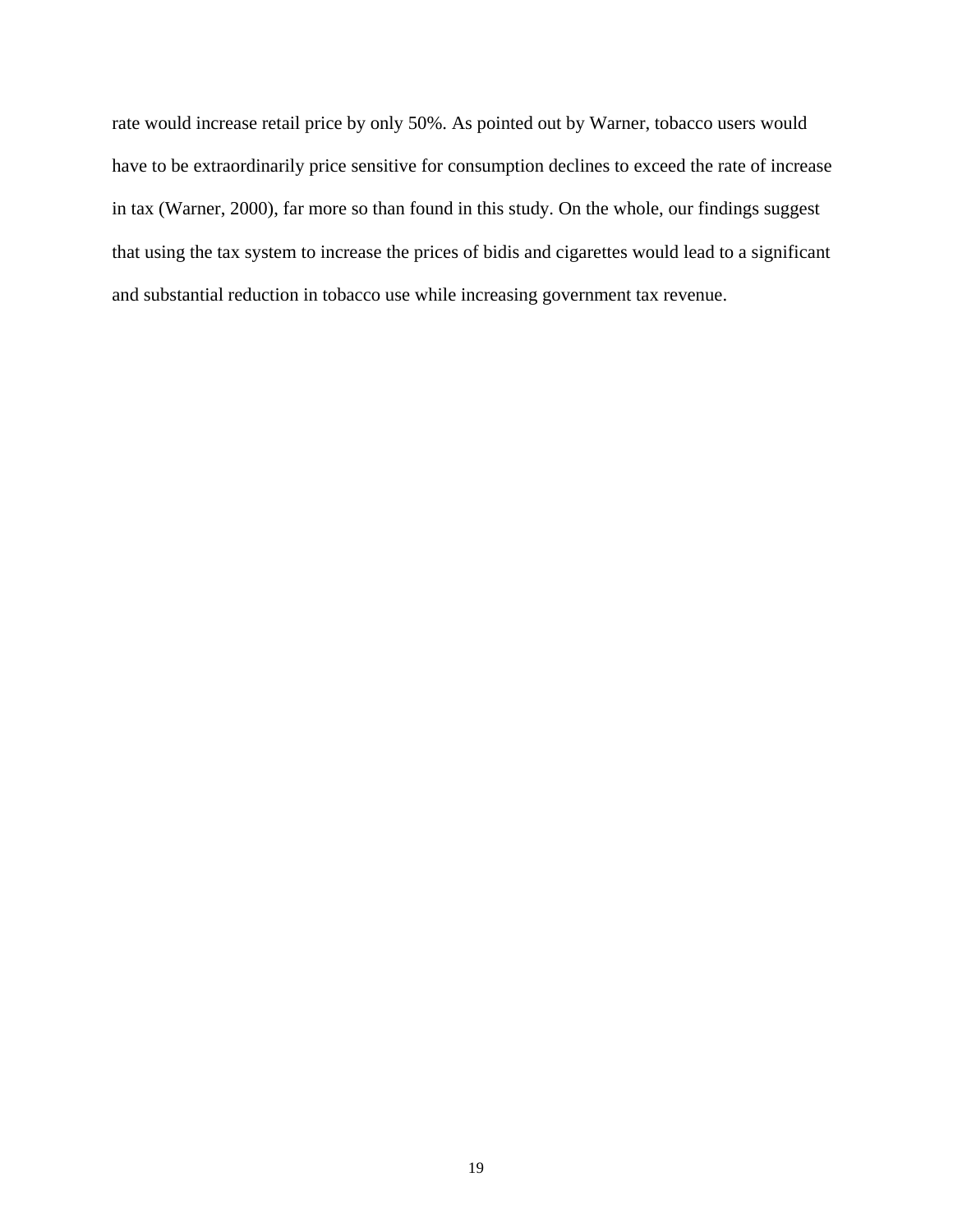### **REFERENCES**

Arunatilake N. An Economic Analysis of Tobacco Demand in Sri Lanka. Sri Lanka Economic Journal 2002; 3: 96-120.

Bonu S, Rani M, Peters DH, Jha P, Nguyen SN. Does use of tobacco or alcohol contribute to impoverishment from hospitalization costs in India? Health Policy Plan 2005; 20: 41-9. doi: 10.1093/heapol/czi005

Chaloupka FJ, Warner KE. The Economics of Smoking. In AJ Culyer and JP Newhouse eds. Handbook of Health Economics. Amsterdam: Elsevier Science, North-Holland, 2000, pp 1539-627.

Chowdhury AN, Ramakrishna J, Chakraborty AK, Weiss MG. Cultural context and impact of alcohol use in the Sundarban Delta, West Bengal, India. Social Science & Medicine 2006; 63: 722-31. doi: 10.1016/j.socscimed.2006.02.006

Cox TL, Wohlgenant MK. Prices and Quality Effects in Cross-Sectional Demand Analysis. American Journal of Agricultural Economics 1986; 68: 908-19.

Deaton A. Household Survey Data and Pricing Policies in Developing Countries. World Bank Economic Review 1989; 3: 183–210.

Deaton A. Price elasticities from survey data: extensions and Indonesian results. Journal of Econometrics 1990; 44: 281-309.

Deaton A. The Analysis of Household Surveys: A Microeconometric Approach to Development Policy. Baltimore: The Johns Hopkins University Press, 1997.

Deaton A, Tarozzi A. Prices and poverty in India. Princeton: Princeton University, Woodrow Wilson School of Public and International Affairs, 2000.

Gajalakshmi V, Peto R, Kanaka TS, Jha P. Smoking and mortality from tuberculosis and other diseases in India: retrospective study of 43000 adult male deaths and 35000 controls. Lancet 2003; 362: 507-15. doi: 10.1016/S0140-6736(03)14109-8

Gibson J, Rozelle S. Prices and unit values in poverty measurement and tax reform analysis. The World Bank Economic Review 2005; 19: 69-97.

Government of India. Concepts and Definitions Used in NSS. New Delhi: National Sample Survey Organisation, Ministry of Statistics & Programme Implementation, Government of India, 2001.

Government of India. Global Adult Tobacco Survey India (GATS India), 2009-2010. Mumbai: International Institute for Population Sciences (IIPS) and Ministry of Health and Family Welfare, 2010.

Guindon GE, Perucic A-M, Boisclair D. Higher tobacco prices and Taxes in South-East Asia: an effective tool to reduce tobacco use, save lives and increase government revenue. HNP Discussion Paper Economics of Tobacco Control Paper No 11. Washington: The World Bank, 2003.

Gupta PC, Saxena S, Pednekar MS, Maulik PK. Alcohol consumption among middle-aged and elderly men: a community study from western India. Alcohol and Alcoholism 2003; 38: 327-31. doi: 10.1093/alcalc/agg077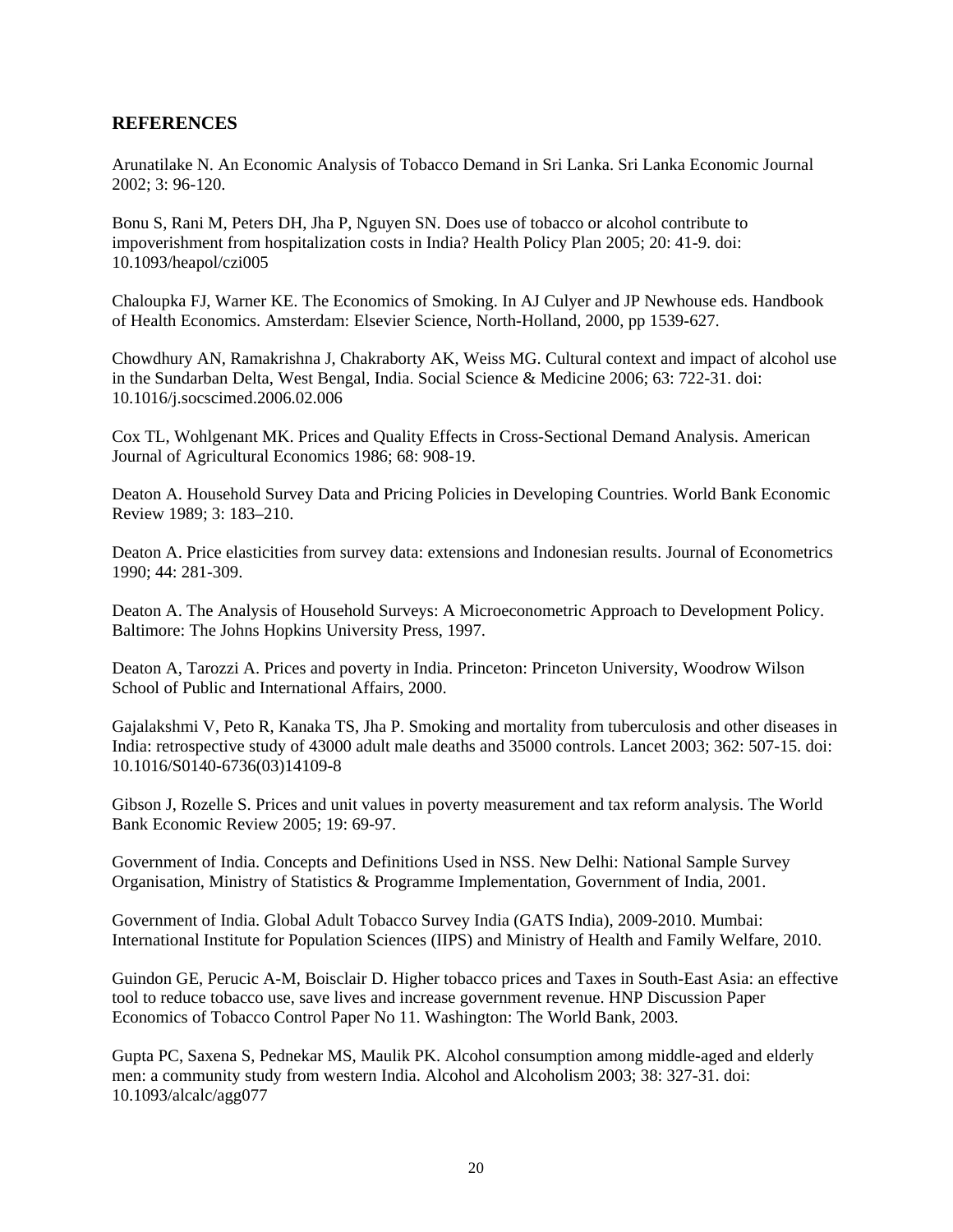International Agency for Research on Cancer. IARC Handbooks of Cancer Prevention: Tobacco Control. Volume 14. Effectiveness of Price and Tax Policies for Control of Tobacco. Lyon: International Agency for Research on Cancer, 2011.

International Monetary Fund. World Economic Outlook Database. September 2011 Edition. International Monetary Fund, 2011.

Jha P, Chaloupka FJ. Curbing the epidemic: governments and the economics of tobacco control. Washington: The World Bank, 1999.

Jha P, Guindon E, Joseph RA, Nandi A, John RM, Rao K, Chaloupka FJ, Kaur J, Gupta PC, Rao MG. A rational taxation system of bidis and cigarettes to reduce smoking deaths in India. EPW Economic & Political Weekly 2011; XLVI: 44-51.

Jha P, Jacob B, Gajalakshmi V, Gupta PC, Dhingra N, Kumar R, Sinha DN, Dikshit RP, Parida DK, Kamadod R, Boreham J, Peto R. A nationally representative case-control study of smoking and death in India. N Engl J Med 2008; 358: 1137-47. doi: 10.1056/NEJMsa0707719

John RM. Price Elasticity Estimates for Tobacco and Other Addictive Goods in India. Working Paper Series No. WP-2005-003. Mumbai: Indira Gandhi Institute of Development Research, 2005.

John RM. Price elasticity estimates for tobacco products in India. Health Policy Plan 2008a; 23: 200-9. doi: 10.1093/heapol/czn007

John RM, Sung HY, Max W. Economic cost of tobacco use in India, 2004. Tob Control 2009; 18: 138- 43. doi: 10.1136/tc.2008.027466

John S. History and Culture of Bidis in India: Production, Employment, Marketing and Regulations. In PC Gupta and S Asma eds. Bidi Smoking and Public Health and Public Health. New Delhi: Ministry of Health and Family Welfare, Government of India, 2008b, pp 1-12.

Joseph RA, Gupta PC, Kaur J, Ram F, Sinha DN, Dixit R, Palipudi K, Pezzack B, Asma S, Jha P. Smoking in India: Trend Analysis from 1998-2010. Working Paper. Toronto: Centre for Global Health Research, St. Michael's Hospital, University of Toronto, 2011.

Karki YB, Pant KD, Pande BR. A Study on the Economics of Tobacco in Nepal. HNP Discussion Paper Series. Economics of Tobacco Control Paper No. 13. Washington: The World Bank, 2003.

Mushtaq N, Mushtaq S, Beebe LA. Economics of tobacco control in Pakistan: estimating elasticities of cigarette demand. Tob Control 2011. doi: 10.1136/tc.2010.040048

Nargis N, Ruthbah UH, Fong GT. Taxation of Tobacco Products in Bangladesh: Findings from the 2009 ITC Bangladesh Survey. ITC Project Working Paper Series. Waterloo: University of Waterloo, 2010.

Niimi Y. An Analysis of Household Responses to Price Shocks in Vietnam: Can Unit Values Substitute for Market Prices? Sussex: Poverty Research Unit at Sussex, University of Sussex, 2005.

Prais SJ, Houthakker HS. The Analysis of Family Budgets. Cambridge: Cambridge University Press, 1955.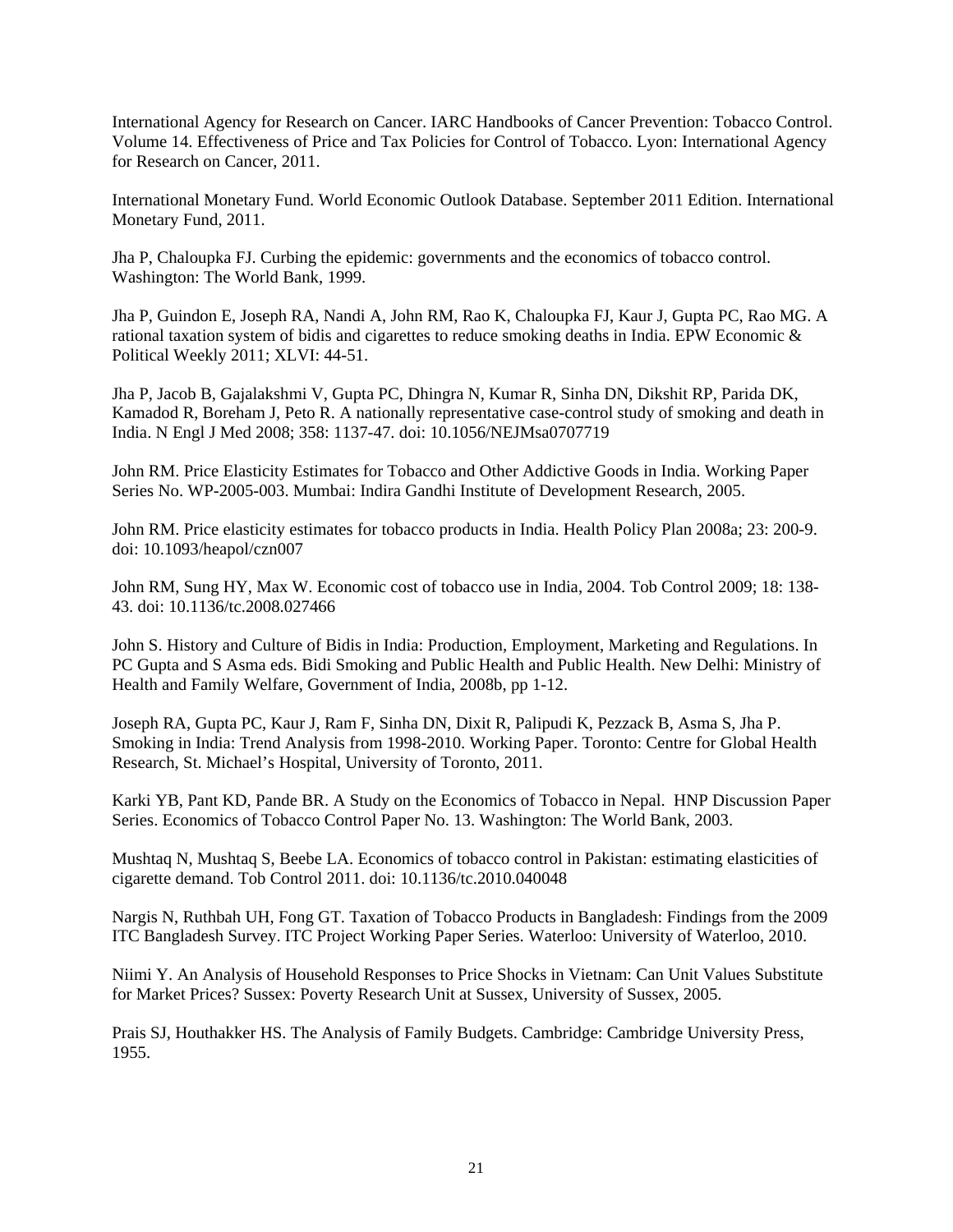Rani M, Bonu S, Jha P, Nguyen SN, Jamjoum L. Tobacco use in India: prevalence and predictors of smoking and chewing in a national cross sectional household survey. Tob Control 2003; 12: e4.

Warner KE. The economics of tobacco: myths and realities. Tob Control 2000; 9: 78-89.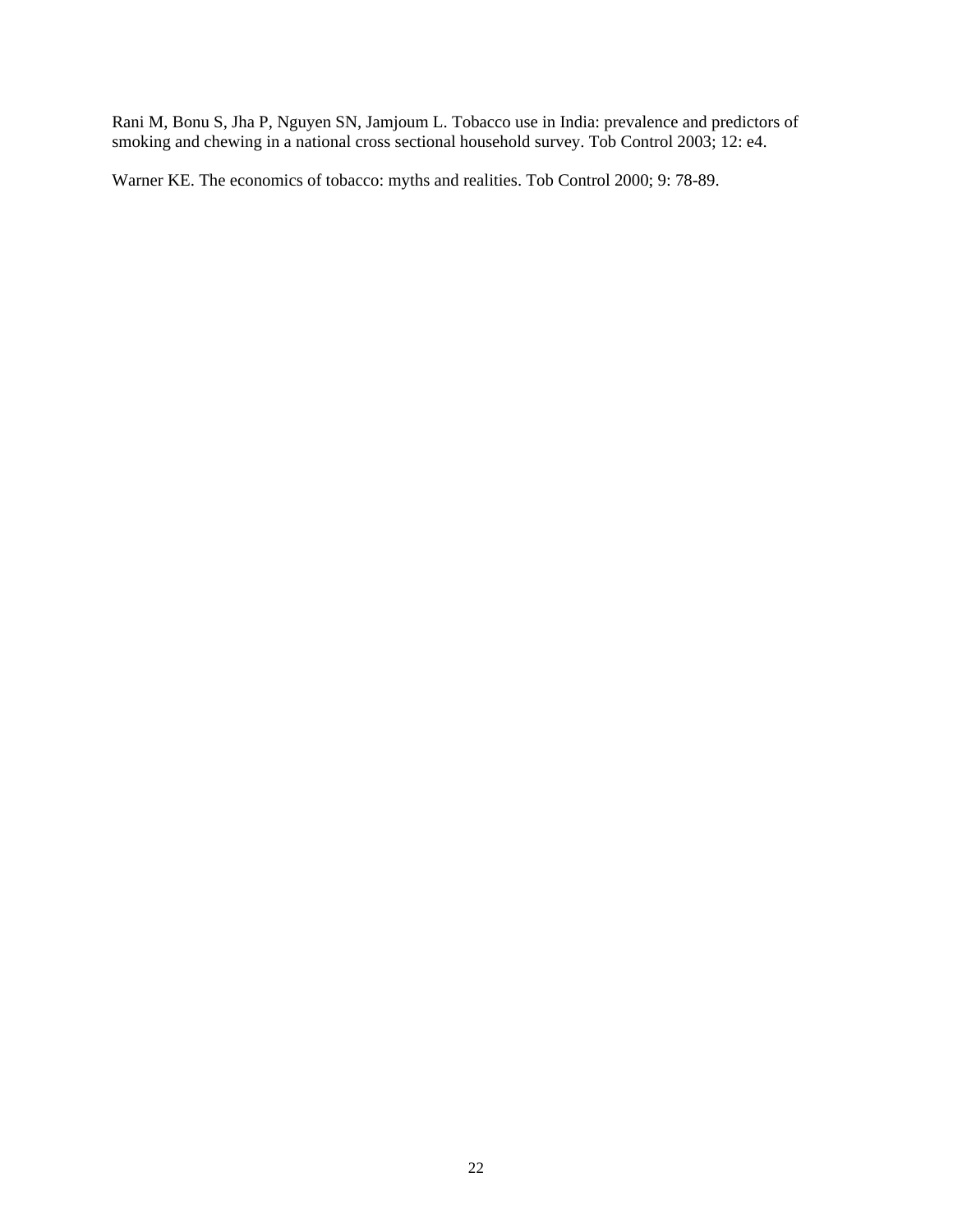|                          |        |      | Unit value, RS |                  |                 | No. of clusters<br>with data |                 | Mean no. of obs.<br>per cluster |  |
|--------------------------|--------|------|----------------|------------------|-----------------|------------------------------|-----------------|---------------------------------|--|
|                          | n      | Mean |                | Median Std. Dev. | <b>Villages</b> | <b>Districts</b>             | <b>Villages</b> | <b>Districts</b>                |  |
| - NSS 50 (1993/94)       |        |      |                |                  |                 |                              |                 |                                 |  |
| Bidi (1 stick)           | 42,033 | 0.09 | 0.08           | 0.03             | 9,623           | n.a.                         | 4.4             | n.a.                            |  |
| Cigarette (1 stick)      | 10,138 | 0.67 | 0.60           | 0.27             | 4,935           | n.a.                         | 2.1             | n.a.                            |  |
| Country liquor (1 litre) | 8,910  | 37.1 | 32.0           | 31.5             | 3,815           | n.a.                         | 2.3             | n.a.                            |  |
| - NSS 55 (1999/00)       |        |      |                |                  |                 |                              |                 |                                 |  |
| Bidi (1 stick)           | 31,567 | 0.15 | 0.13           | 0.15             | 7,686           | 478                          | 4.1             | 66.0                            |  |
| Cigarette (1 stick)      | 8,794  | 1.33 | 1.00           | 1.54             | 4,214           | 445                          | 2.1             | 19.8                            |  |
| Country liquor (1 litre) | 8,270  | 55.7 | 40.0           | 53.4             | 3,512           | 441                          | 2.4             | 18.8                            |  |
| - NSS 61 (2004/05)       |        |      |                |                  |                 |                              |                 |                                 |  |
| Bidi (1 stick)           | 32,751 | 0.17 | 0.16           | 0.10             | 9,232           | 478                          | 3.5             | 68.5                            |  |
| Cigarette (1 stick)      | 9,153  | 1.49 | 1.30           | 1.42             | 4,779           | 461                          | 1.9             | 19.9                            |  |
| Country liquor (1 litre) | 10,462 | 63.2 | 41.3           | 61.7             | 4,638           | 455                          | 2.3             | 23.0                            |  |
| - NSS 64 (2007/08)       |        |      |                |                  |                 |                              |                 |                                 |  |
| Bidi (1 stick)           | 10,660 | 0.20 | 0.23           | 0.09             | 5,726           | 449                          | 1.9             | 23.7                            |  |
| Cigarette (1 stick)      | 4,081  | 1.94 | 2.00           | 1.02             | 2,758           | 403                          | 1.5             | 10.1                            |  |
| Country liquor (1 litre) | 3,679  | 70.1 | 50.0           | 61.7             | 2,365           | 395                          | 1.6             | 9.3                             |  |

## Table 1. Descriptive statistics for cluster-level unit values

Note: n.a. = not applicable; NSS 50: Total number of obvs. = 114,864; Total number of clusters: villages/urban blocks = 11,601; NSS 55: Total number of obvs. = 114,350; Total number of clusters: villages/urban blocks = 10,014; districts = 483; NSS 61: Total number of obvs. = 123,655; Total number of clusters: villages/urban blocks = 12,500; districts = 487; NSS 64: Total number of obvs. = 46,196; Total number of clusters: villages/urban blocks = 11,683; districts = 469.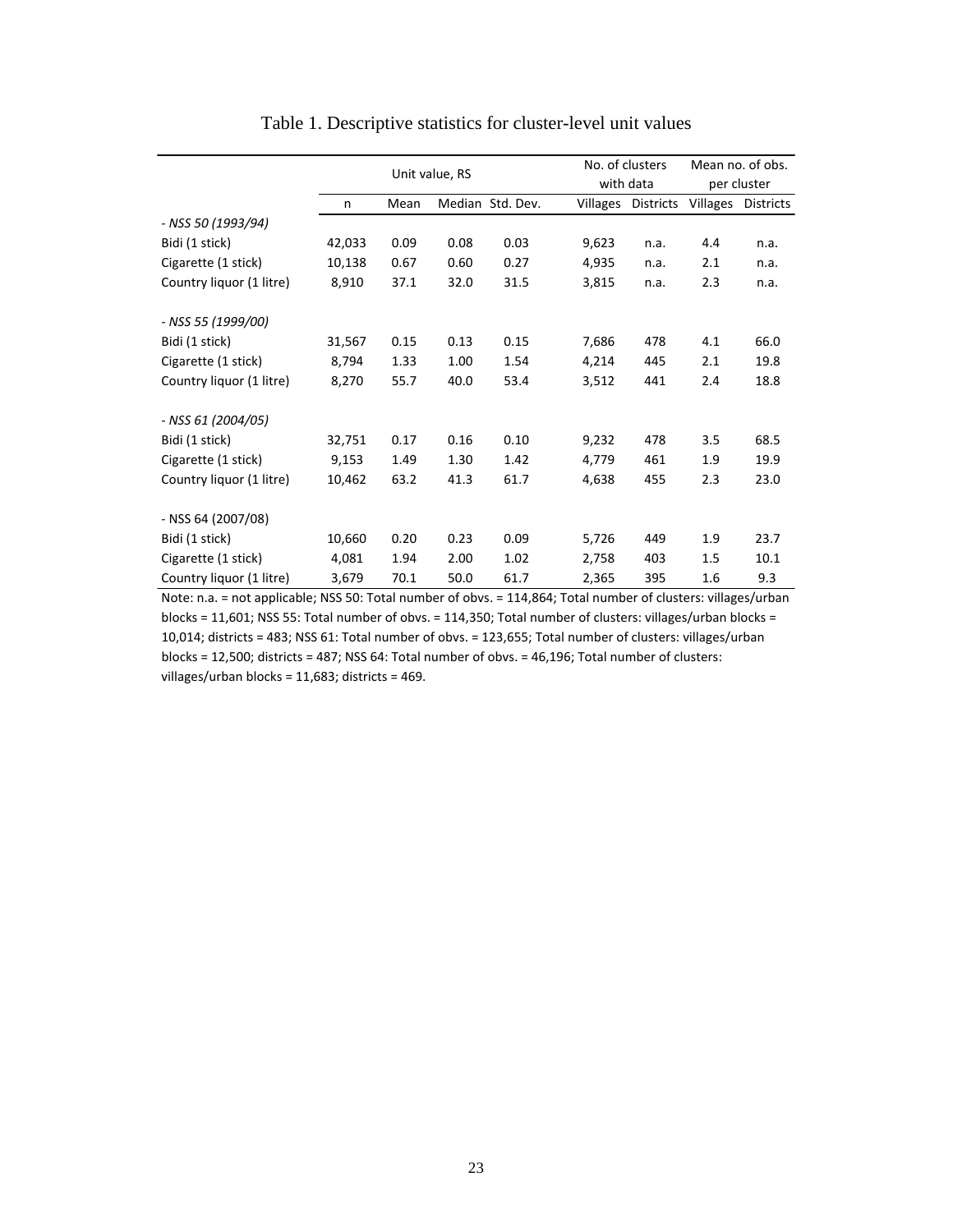|                    | % consuming |       |       |       | Share, total |       |       | Share, consuming hh |       |
|--------------------|-------------|-------|-------|-------|--------------|-------|-------|---------------------|-------|
|                    | All         | Rural | Urban | All   | Rural        | Urban | All   | Rural               | Urban |
| - NSS 50 (1993/94) |             |       |       |       |              |       |       |                     |       |
| <b>Bidis</b>       | 0.367       | 0.439 | 0.258 | 0.011 | 0.014        | 0.008 | 0.031 | 0.031               | 0.031 |
| Cigarettes         | 0.089       | 0.060 | 0.134 | 0.003 | 0.002        | 0.005 | 0.037 | 0.031               | 0.040 |
| Country liquor     | 0.079       | 0.095 | 0.054 | 0.004 | 0.005        | 0.003 | 0.053 | 0.050               | 0.061 |
| - NSS 55 (1999/00) |             |       |       |       |              |       |       |                     |       |
| <b>Bidis</b>       | 0.276       | 0.344 | 0.184 | 0.008 | 0.010        | 0.005 | 0.028 | 0.028               | 0.026 |
| Cigarettes         | 0.077       | 0.053 | 0.110 | 0.003 | 0.002        | 0.004 | 0.037 | 0.035               | 0.038 |
| Country liquor     | 0.072       | 0.088 | 0.051 | 0.004 | 0.004        | 0.003 | 0.053 | 0.050               | 0.060 |
| - NSS 61 (2004/05) |             |       |       |       |              |       |       |                     |       |
| <b>Bidis</b>       | 0.265       | 0.312 | 0.183 | 0.007 | 0.009        | 0.005 | 0.028 | 0.029               | 0.027 |
| Cigarettes         | 0.074       | 0.061 | 0.096 | 0.002 | 0.002        | 0.004 | 0.034 | 0.031               | 0.037 |
| Country liquor     | 0.085       | 0.100 | 0.058 | 0.004 | 0.005        | 0.003 | 0.048 | 0.046               | 0.053 |
| - NSS 64 (2007/08) |             |       |       |       |              |       |       |                     |       |
| <b>Bidis</b>       | 0.231       | 0.284 | 0.127 | 0.005 | 0.006        | 0.002 | 0.022 | 0.022               | 0.020 |
| Cigarettes         | 0.088       | 0.073 | 0.117 | 0.003 | 0.002        | 0.004 | 0.030 | 0.028               | 0.033 |
| Country liquor     | 0.080       | 0.095 | 0.050 | 0.003 | 0.004        | 0.002 | 0.040 | 0.038               | 0.044 |

# Table 2. Descriptive statistics for budget shares

Note: hh = household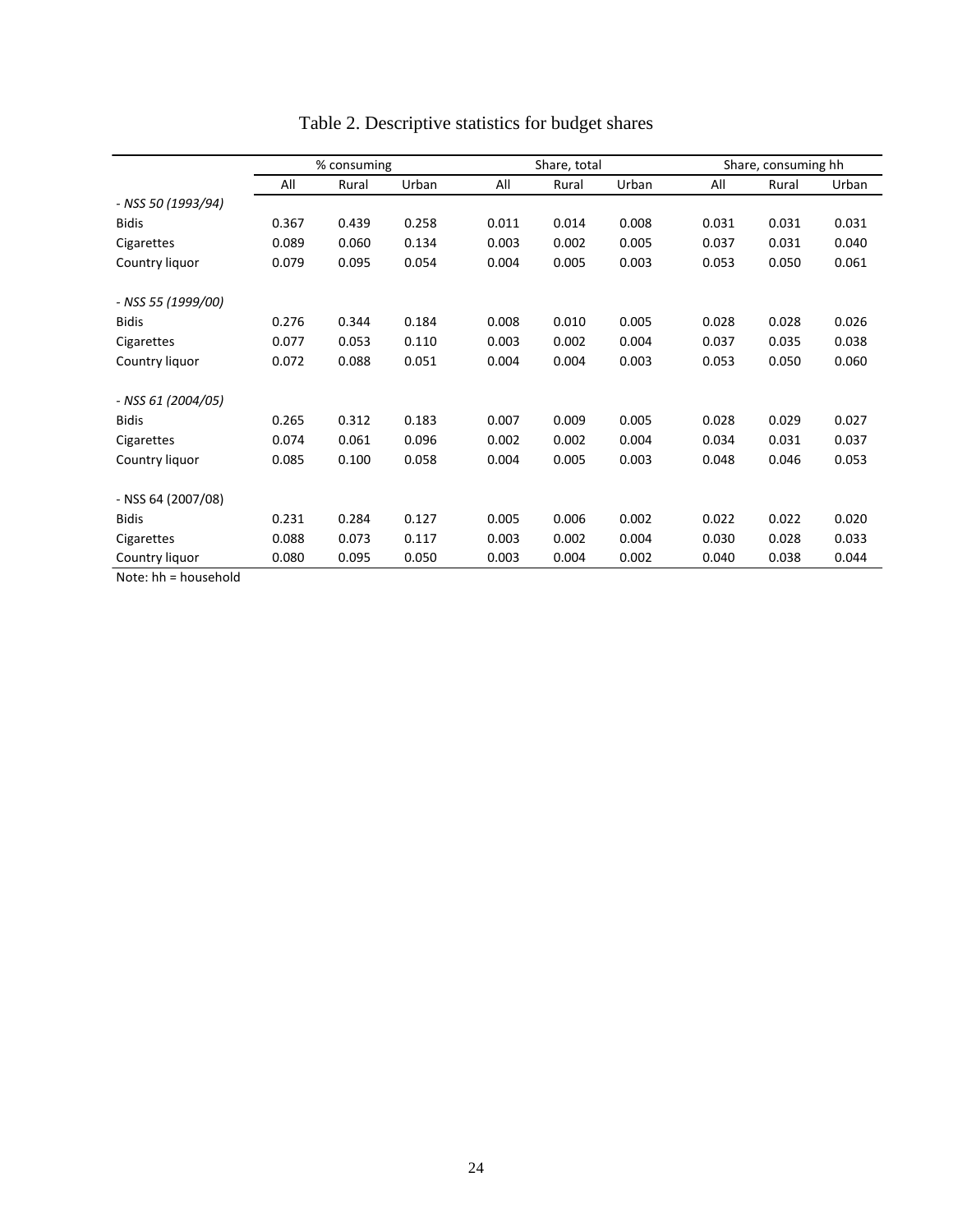|                                | Unit value regressions |                       |        | <b>Budget share regressions</b> |         |                       |         |          | Impact of a 6% increase in total hh exp. |              |       |
|--------------------------------|------------------------|-----------------------|--------|---------------------------------|---------|-----------------------|---------|----------|------------------------------------------|--------------|-------|
|                                |                        | In hh exp. In hh size | n      | clusters                        |         | In hh exp. In hh size | n       | clusters | $e_{x}$                                  | quality*, Rs | $bs*$ |
| - NSS 50 (1993/94)             |                        |                       |        |                                 |         |                       |         |          |                                          |              |       |
| -Cluster = village/urban block |                        |                       |        |                                 |         |                       |         |          |                                          |              |       |
| <b>Bidis</b>                   | 0.018                  | $-0.014$              | 41,813 | 9,617                           | $-0.61$ | 0.26                  | 114,260 | 11,601   | 0.449                                    | 0.02         | 0.01  |
|                                | (0.003)                | (0.003)               |        |                                 | (0.01)  | (0.02)                |         |          |                                          |              |       |
| Cigarettes                     | 0.153                  | $-0.096$              | 10,089 | 4,923                           | 0.30    | $-0.28$               | 114,260 | 11,601   | 1.771                                    | 0.62         | 0.04  |
|                                | (0.010)                | (0.011)               |        |                                 | (0.01)  | (0.01)                |         |          |                                          |              |       |
| Country liquor                 | 0.039                  | $-0.025$              | 8,870  | 3,808                           | 0.09    | $-0.17$               | 114,260 | 11,601   | 1.181                                    | 0.86         | 0.04  |
|                                | (0.015)                | (0.017)               |        |                                 | (0.01)  | (0.02)                |         |          |                                          |              |       |
| - NSS 55 (1999/00)             |                        |                       |        |                                 |         |                       |         |          |                                          |              |       |
| -Cluster = village/urban block |                        |                       |        |                                 |         |                       |         |          |                                          |              |       |
| <b>Bidis</b>                   | 0.039                  | $-0.025$              | 31,115 | 7,693                           | $-0.36$ | 0.01                  | 113,136 | 10,013   | 0.491                                    | 0.09         | 0.01  |
|                                | (0.006)                | (0.007)               |        |                                 | (0.09)  | (0.01)                |         |          |                                          |              |       |
| Cigarettes                     | 0.198                  | $-0.135$              | 8,700  | 4,204                           | 0.32    | $-0.26$               | 113,136 | 10,013   | 1.922                                    | 1.58         | 0.04  |
|                                | (0.017)                | (0.019)               |        |                                 | (0.01)  | (0.01)                |         |          |                                          |              |       |
| Country liquor                 | 0.139                  | $-0.111$              | 8,189  | 3,502                           | 0.14    | $-0.20$               | 113,136 | 10,013   | 1.223                                    | 4.65         | 0.04  |
|                                | (0.026)                | (0.027)               |        |                                 | (0.02)  | (0.02)                |         |          |                                          |              |       |
| -Cluster = district            |                        |                       |        |                                 |         |                       |         |          |                                          |              |       |
| <b>Bidis</b>                   | 0.064                  | $-0.043$              | 31,115 | 477                             | $-0.33$ | 0.08                  | 113,136 | 482      | 0.500                                    | 0.15         | 0.01  |
|                                | (0.006)                | (0.007)               |        |                                 | (0.01)  | (0.01)                |         |          |                                          |              |       |
| Cigarettes                     | 0.185                  | $-0.109$              | 8,700  | 444                             | 0.29    | $-0.24$               | 113,136 | 482      | 1.824                                    | 1.48         | 0.04  |
|                                | (0.014)                | (0.017)               |        |                                 | (0.01)  | (0.01)                |         |          |                                          |              |       |
| Country liquor                 | 0.265                  | $-0.184$              | 8,189  | 440                             | 0.11    | $-0.17$               | 113,136 | 482      | 1.026                                    | 8.84         | 0.03  |
|                                | (0.024)                | (0.028)               |        |                                 | (0.01)  | (0.02)                |         |          |                                          |              |       |
| - NSS 61 (2004/05)             |                        |                       |        |                                 |         |                       |         |          |                                          |              |       |
| -Cluster = village/urban block |                        |                       |        |                                 |         |                       |         |          |                                          |              |       |
| <b>Bidis</b>                   | 0.014                  | $-0.009$              | 32,736 | 9,234                           | $-0.42$ | 0.10                  | 123,149 | 12,500   | 0.422                                    | 0.04         | 0.01  |
|                                | (0.004)                | (0.005)               |        |                                 | (0.01)  | (0.01)                |         |          |                                          |              |       |
| Cigarettes                     | 0.180                  | $-0.067$              | 9,140  | 4,778                           | 0.22    | $-0.20$               | 123,149 | 12,500   | 1.715                                    | 1.61         | 0.03  |
|                                | (0.015)                | (0.018)               |        |                                 | (0.01)  | (0.01)                |         |          |                                          |              |       |
| Country liquor                 | 0.052                  | $-0.019$              | 10,455 | 4,636                           | $-0.01$ | $-0.11$               | 123,149 | 12,500   | 0.926                                    | 1.97         | 0.03  |
|                                | (0.015)                | (0.017)               |        |                                 | (0.01)  | (0.02)                |         |          |                                          |              |       |
| -Cluster = district            |                        |                       |        |                                 |         |                       |         |          |                                          |              |       |
| <b>Bidis</b>                   | 0.029                  | $-0.018$              | 32,736 | 478                             | $-0.40$ | 0.09                  | 123,149 | 487      | 0.437                                    | 0.07         | 0.01  |
|                                | (0.004)                | (0.005)               |        |                                 | (0.01)  | (0.01)                |         |          |                                          |              |       |
| Cigarettes                     | 0.134                  | $-0.035$              | 9,140  | 461                             | 0.20    | $-0.18$               | 123,149 | 487      | 1.667                                    | 1.20         | 0.03  |
|                                | (0.011)                | (0.015)               |        |                                 | (0.01)  | (0.01)                |         |          |                                          |              |       |
| Country liquor                 | 0.155                  | $-0.097$              | 10,455 | 455                             | $-0.01$ | $-0.11$               | 123,149 | 487      | 0.821                                    | 5.86         | 0.02  |
|                                | (0.015)                | (0.018)               |        |                                 | (0.01)  | (0.02)                |         |          |                                          |              |       |

# Table 3. Within-cluster regressions for unit values and budget shares

Note: standard errors (SE) in parenthesis; coefficients and SE in the budget share regressions are multiplied by 100 for ease of interpretation; quality\* = impact on quality presented per bundle of bidis (25), cigarette pack (10) and coutry liquor (1 litre);  $e_x =$  total expenditure elasticity; hh = household; exp. = household expenditures; bs\* = budget shares of consuming hh.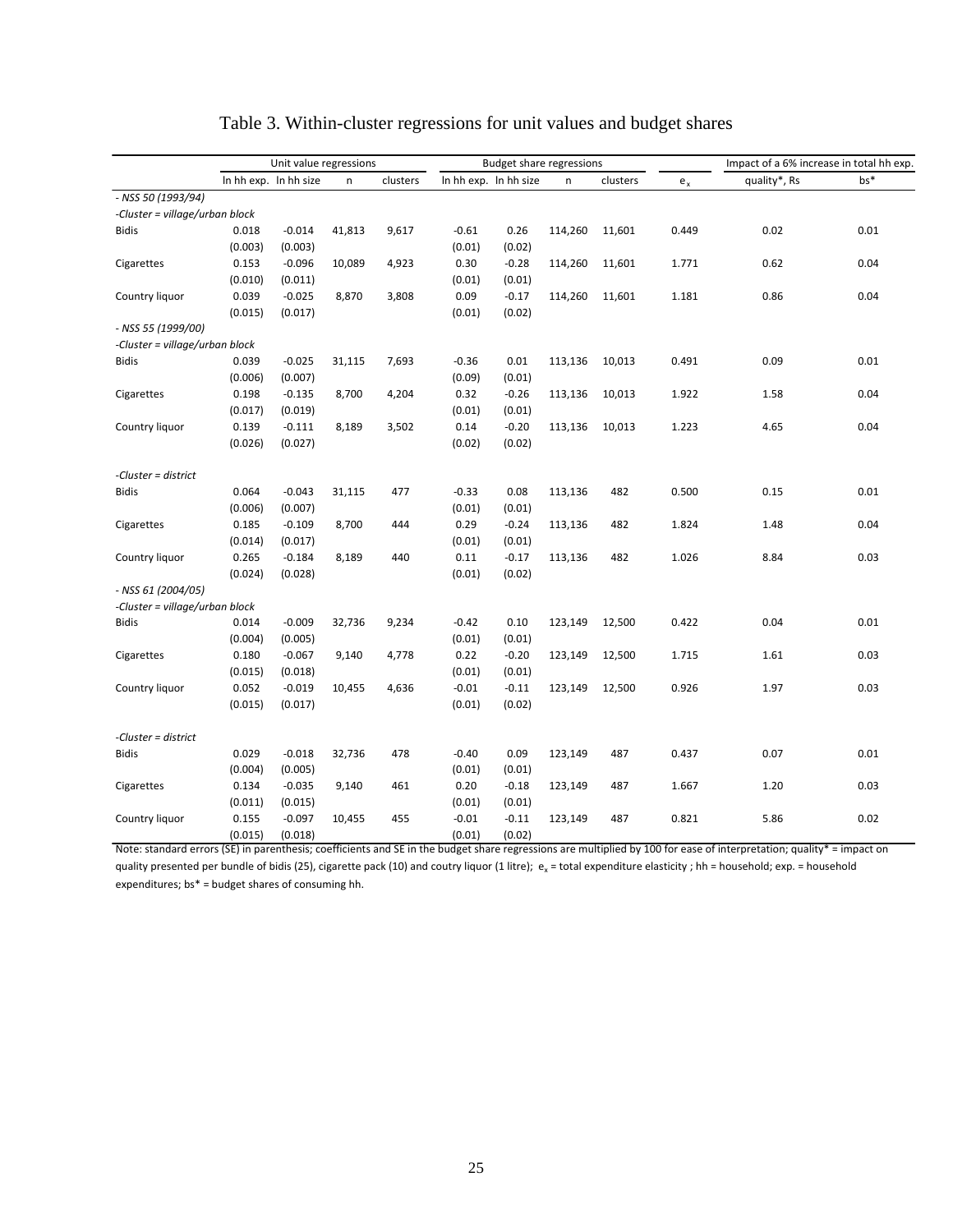| <b>Specification</b> |         |                     |         |                 |          |         |  |
|----------------------|---------|---------------------|---------|-----------------|----------|---------|--|
| Clusters:            |         | Village/urban block |         | <b>District</b> |          |         |  |
| Region dummies:      |         | NSS regions         |         |                 | Regions  |         |  |
| Time dummies:        |         | Quarters            |         |                 | Quarters |         |  |
| Outliers:            |         | 5 SD                |         |                 | 5 SD     |         |  |
|                      | All     | Rural               | Urban   | All             | Rural    | Urban   |  |
| - NSS 50 (1993/94)   |         |                     |         |                 |          |         |  |
| <b>Bidis</b>         | $-0.77$ | $-0.74$             | $-0.74$ | n.a.            | n.a.     | n.a.    |  |
|                      | (0.05)  | (0.06)              | (0.09)  |                 |          |         |  |
| Cigarettes           | 0.64    | 0.56                | 0.27    | n.a.            | n.a.     | n.a.    |  |
|                      | (0.33)  | (0.62)              | (0.35)  |                 |          |         |  |
| - NSS 55 (1999/00)   |         |                     |         |                 |          |         |  |
| <b>Bidis</b>         | $-1.00$ | $-0.97$             | $-0.91$ | $-1.26$         | $-1.14$  | $-1.15$ |  |
|                      | (0.03)  | (0.03)              | (0.08)  | (0.13)          | (0.15)   | (0.36)  |  |
| Cigarettes           | $-0.08$ | 0.31                | $-0.28$ | $-1.32$         | $-0.81$  | $-2.19$ |  |
|                      | (0.23)  | (0.48)              | (0.32)  | (0.24)          | (0.28)   | (1.08)  |  |
|                      |         |                     |         |                 |          |         |  |
| - NSS 61 (2004/05)   |         |                     |         |                 |          |         |  |
| <b>Bidis</b>         | $-0.61$ | $-0.61$             | $-0.48$ | $-0.28$         | $-0.25$  | $-0.65$ |  |
|                      | (0.06)  | (0.07)              | (0.15)  | (0.26)          | (0.23)   | (0.34)  |  |
| Cigarettes           | $-0.06$ | 0.15                | $-0.30$ | $-1.31$         | $-1.16$  | $-1.28$ |  |
|                      | (0.23)  | (0.35)              | (0.32)  | (0.22)          | (0.25)   | (0.34)  |  |
|                      |         |                     |         |                 |          |         |  |

Table 4. Own-price elasticities -single cross-sectional surveys

Note: n.a. = not applicable; Estimates shown in bold are greater than twice their bootstrapped standard errors (SE). See text for description of bootstrapped SE; 5 SD = unit values whose logarithms lied more than 5 (2.5) standard deviations from the mean were removed.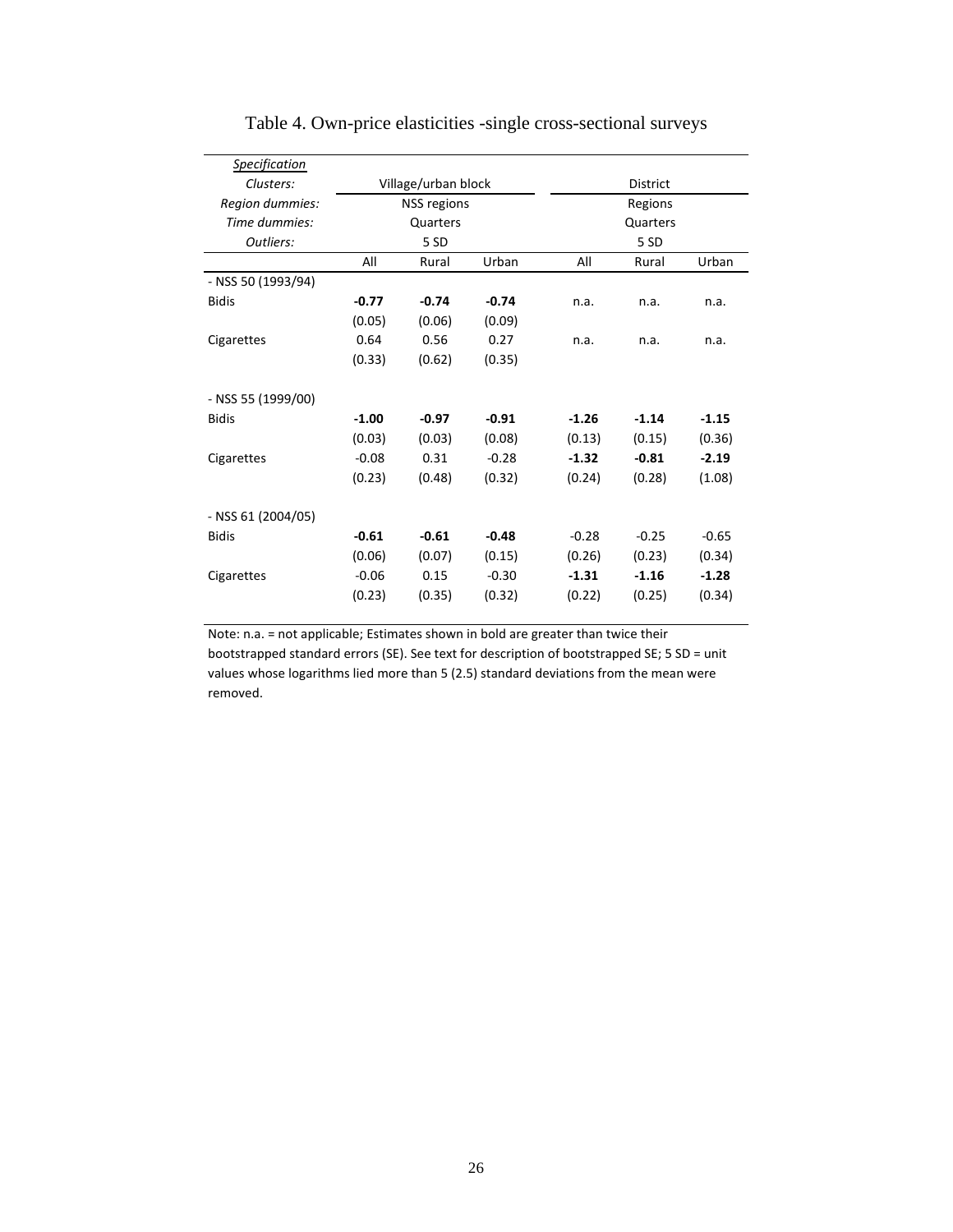| Specification (cluster) | Village/urban block |          |          |         | <b>District</b> |         |
|-------------------------|---------------------|----------|----------|---------|-----------------|---------|
|                         | All                 | Rural    | Urban    | All     | Rural           | Urban   |
| - NSS 50 (1993/94)      |                     |          |          |         |                 |         |
| Cigarettes              | 0.055               | 0.073    | 0.023    | n.a     | n.a             | n.a     |
|                         | (0.044)             | (0.062)  | (0.086)  | n.a     | n.a             | n.a     |
| Country liquor          | 0.089               | 0.101    | 0.059    | n.a     | n.a             | n.a     |
|                         | (0.023)             | (0.025)  | (0.065)  | n.a     | n.a             | n.a     |
| - NSS 55 (1999/00)      |                     |          |          |         |                 |         |
| Cigarettes              | $-0.049$            | $-0.078$ | 0.000    | 0.025   | $-0.083$        | 0.420   |
|                         | (0.033)             | (0.045)  | (0.088)  | (0.103) | (0.098)         | (0.394) |
| Country liquor          | 0.018               | 0.015    | 0.070    | 0.097   | 0.072           | 0.239   |
|                         | (0.021)             | (0.020)  | (0.064)  | (0.064) | (0.055)         | (0.337) |
| - NSS 61 (2004/05)      |                     |          |          |         |                 |         |
| Cigarettes              | $-0.023$            | 0.009    | $-0.110$ | 0.244   | 0.110           | 0.442   |
|                         | (0.045)             | (0.060)  | (0.100)  | (0.129) | (0.141)         | (0.166) |
| Country liquor          | 0.034               | 0.037    | 0.137    | 0.070   | 0.058           | 0.246   |
|                         | (0.027)             | (0.029)  | (0.060)  | (0.075) | (0.077)         | (0.099) |

Table 5.1. Cross-price elasticities between the demand for bidis and the prices of cigarette and country liquor - single cross-sectional surveys

Note: n.a. = not applicable; Estimates shown in bold are greater than twice their bootstrapped standard errors (SE). See text for descrption of bootstrapped SE.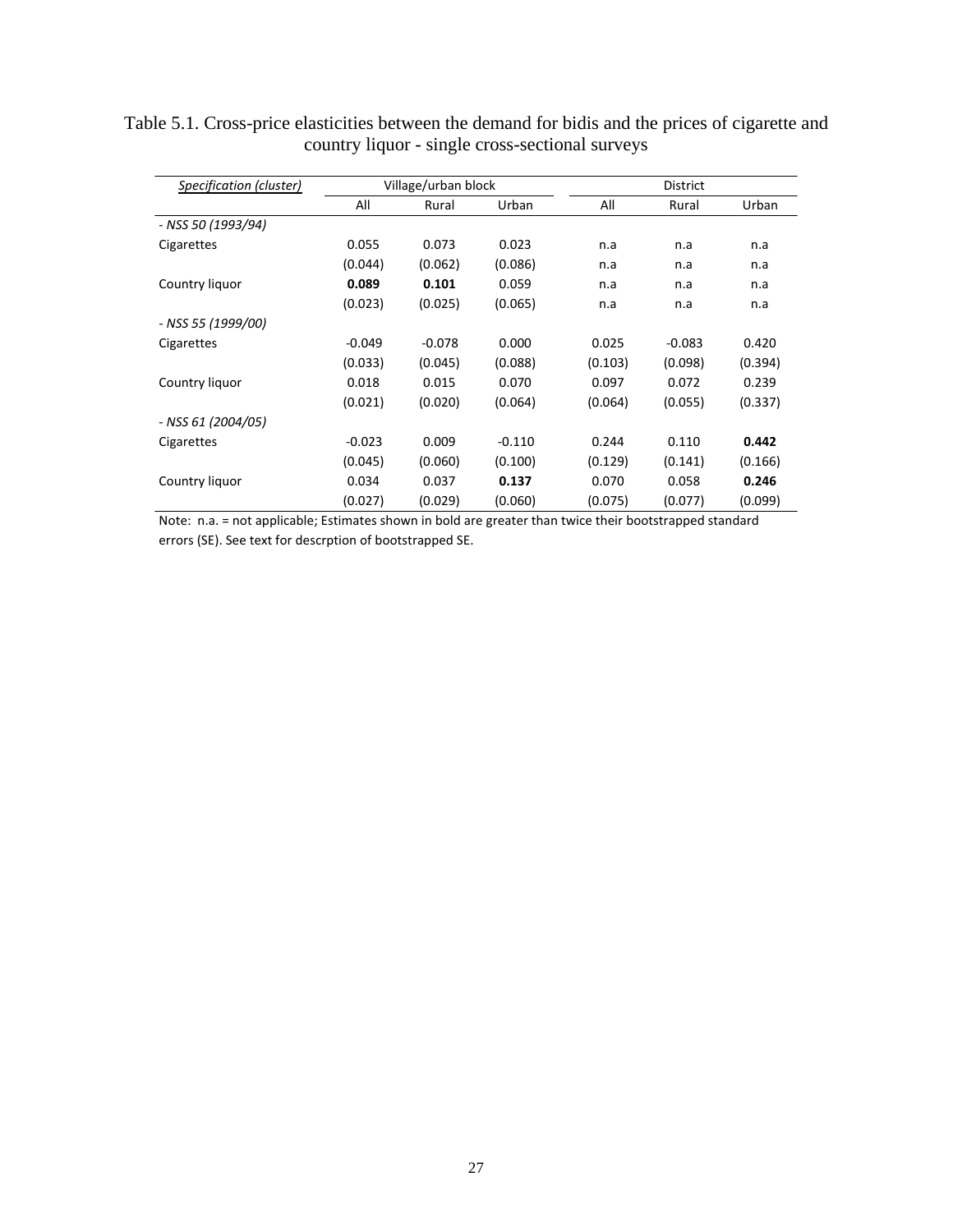| Specification (cluster) |          | Village/urban block |          |         | District |          |
|-------------------------|----------|---------------------|----------|---------|----------|----------|
|                         | All      | Rural               | Urban    | All     | Rural    | Urban    |
| - NSS 50 (1993/94)      |          |                     |          |         |          |          |
| Bidi                    | 0.182    | 0.525               | 0.025    | n.a     | n.a      | n.a      |
|                         | (0.163)  | (0.466)             | (0.133)  | n.a     | n.a      | n.a      |
| Country liquor          | 0.102    | 0.015               | 0.203    | n.a     | n.a      | n.a      |
|                         | (0.081)  | (0.145)             | (0.130)  | n.a     | n.a      | n.a      |
| - NSS 55 (1999/00)      |          |                     |          |         |          |          |
| Bidi                    | $-0.146$ | $-0.429$            | $-0.007$ | 0.056   | $-0.436$ | 0.428    |
|                         | (0.090)  | (0.234)             | (0.098)  | (0.271) | (0.498)  | (0.406)  |
| Country liquor          | 0.042    | 0.106               | $-0.061$ | 0.053   | 0.207    | $-0.159$ |
|                         | (0.061)  | (0.108)             | (0.132)  | (0.090) | (0.153)  | (0.429)  |
| - NSS 61 (2004/05)      |          |                     |          |         |          |          |
| Bidi                    | $-0.086$ | 0.028               | $-0.165$ | 0.729   | 0.519    | 0.596    |
|                         | (0.144)  | (0.303)             | (0.144)  | (0.391) | (0.681)  | (0.225)  |
| Country liquor          | $-0.035$ | 0.024               | $-0.088$ | 0.212   | 0.222    | 0.101    |
|                         | (0.075)  | (0.139)             | (0.093)  | (0.095) | (0.148)  | (0.100)  |

Table 5.2. Cross-price elasticities between the demand for cigarettes and the prices of bidi and country liquor - single cross-sectional surveys

Note: n.a. = not applicable; Estimates shown in bold are greater than twice their bootstrapped standard errors (SE). See text for descrption of bootstrapped SE.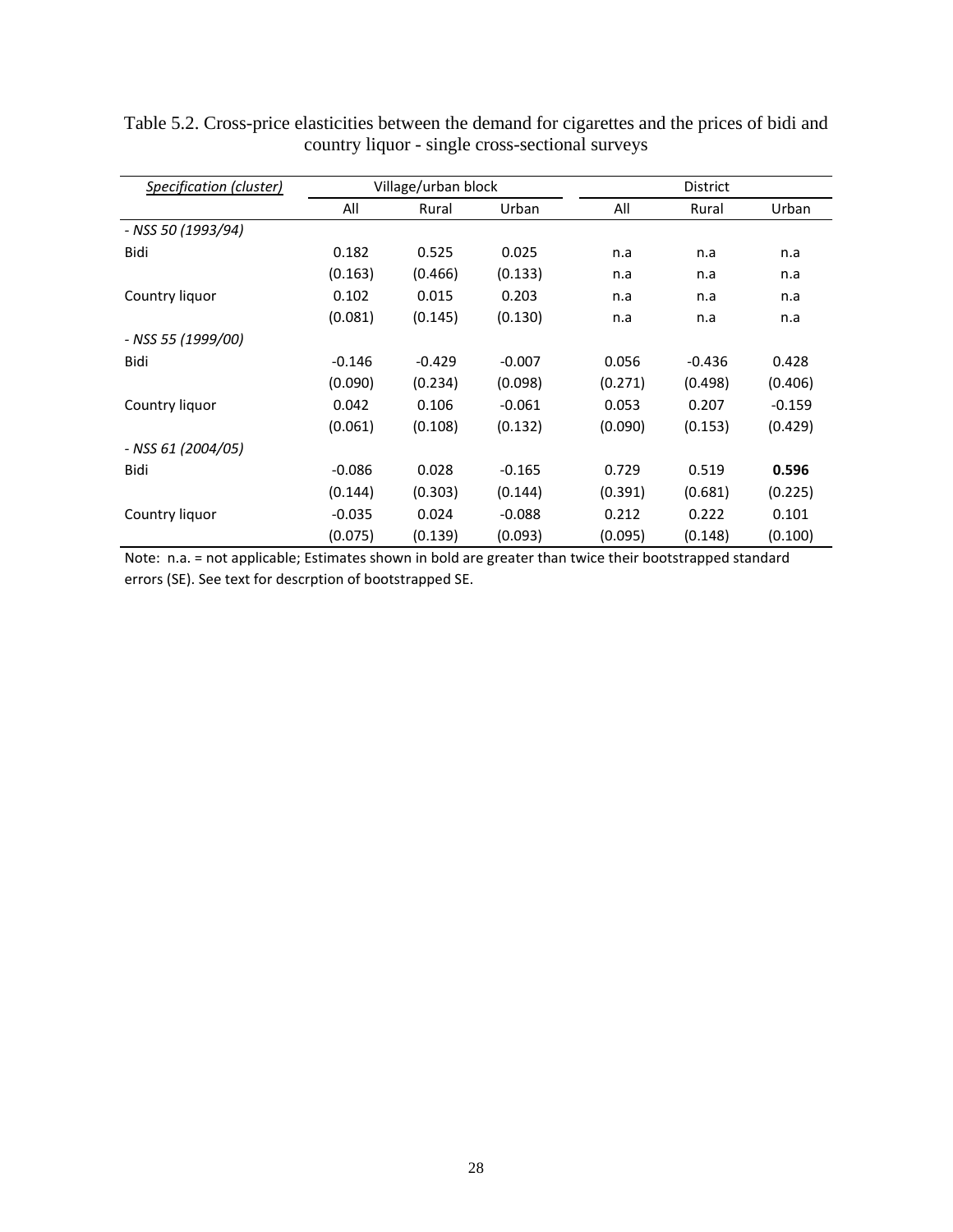|              |                                                                         | Rural/urban  |              |               | Expenditure quintiles<br>Education |                | Social Groups |                      |              |
|--------------|-------------------------------------------------------------------------|--------------|--------------|---------------|------------------------------------|----------------|---------------|----------------------|--------------|
|              | All                                                                     | Rural        | Urban        | low $(q1-q3)$ | high $(q4-q5)$                     | $\leq$ primary | > primary     | lower<br>caste/tribe | others       |
|              | -Unit values averaged by cluster over all households                    |              |              |               |                                    |                |               |                      |              |
| <b>Bidis</b> | $-0.940$                                                                | $-0.950$     | $-0.884$     | $-0.950$      | $-0.864$                           | $-0.920$       | $-0.943$      | $-0.935$             | $-0.941$     |
|              | $(0.02)$ ***                                                            | $(0.02)$ *** | $(0.04)$ *** | $(0.02)$ ***  | $(0.04)$ ***                       | $(0.02)$ ***   | $(0.04)$ ***  | $(0.02)$ ***         | $(0.04)$ *** |
| Cigarettes   | $-1.026$                                                                | $-1.089$     | $-1.027$     | $-1.116$      | $-0.993$                           | $-1.161$       | $-0.950$      | $-1.128$             | $-0.907$     |
|              | $(0.03)$ ***                                                            | $(0.04)$ *** | $(0.04)$ *** | $(0.05)$ ***  | $(0.03)$ ***                       | $(0.05)$ ***   | $(0.04)$ ***  | $(0.04)$ ***         | $(0.05)$ *** |
|              | -Unit values averaged by cluster only over households under examination |              |              |               |                                    |                |               |                      |              |
| <b>Bidis</b> | $-0.940$                                                                | $-0.946$     | $-0.874$     | $-0.954$      | $-0.889$                           | $-0.909$       | $-0.929$      | $-0.942$             | $-0.948$     |
|              | $(0.02)$ ***                                                            | $(0.02)$ *** | $(0.04)$ *** | $(0.03)$ ***  | $(0.03)$ ***                       | $(0.03)$ ***   | $(0.03)$ ***  | $(0.02)$ ***         | $(0.04)$ *** |
| Cigarettes   | $-1.026$                                                                | $-0.963$     | $-1.019$     | $-0.960$      | $-1.021$                           | $-1.015$       | $-1.011$      | $-1.071$             | $-0.895$     |
|              | $(0.03)$ ***                                                            | $(0.04)$ *** | $(0.04)$ *** | $(0.04)$ ***  | $(0.04)$ ***                       | $(0.04)$ ***   | $(0.04)$ ***  | $(0.03)$ ***         | $(0.05)$ *** |

# Table 6. Own-price elasticities –pooled analyses, 1999/00 - 2007/08

Note: Lower caste/tribe <sup>=</sup> 1) scheduled tribe; 2) scheduled caste; and, 3) other backward class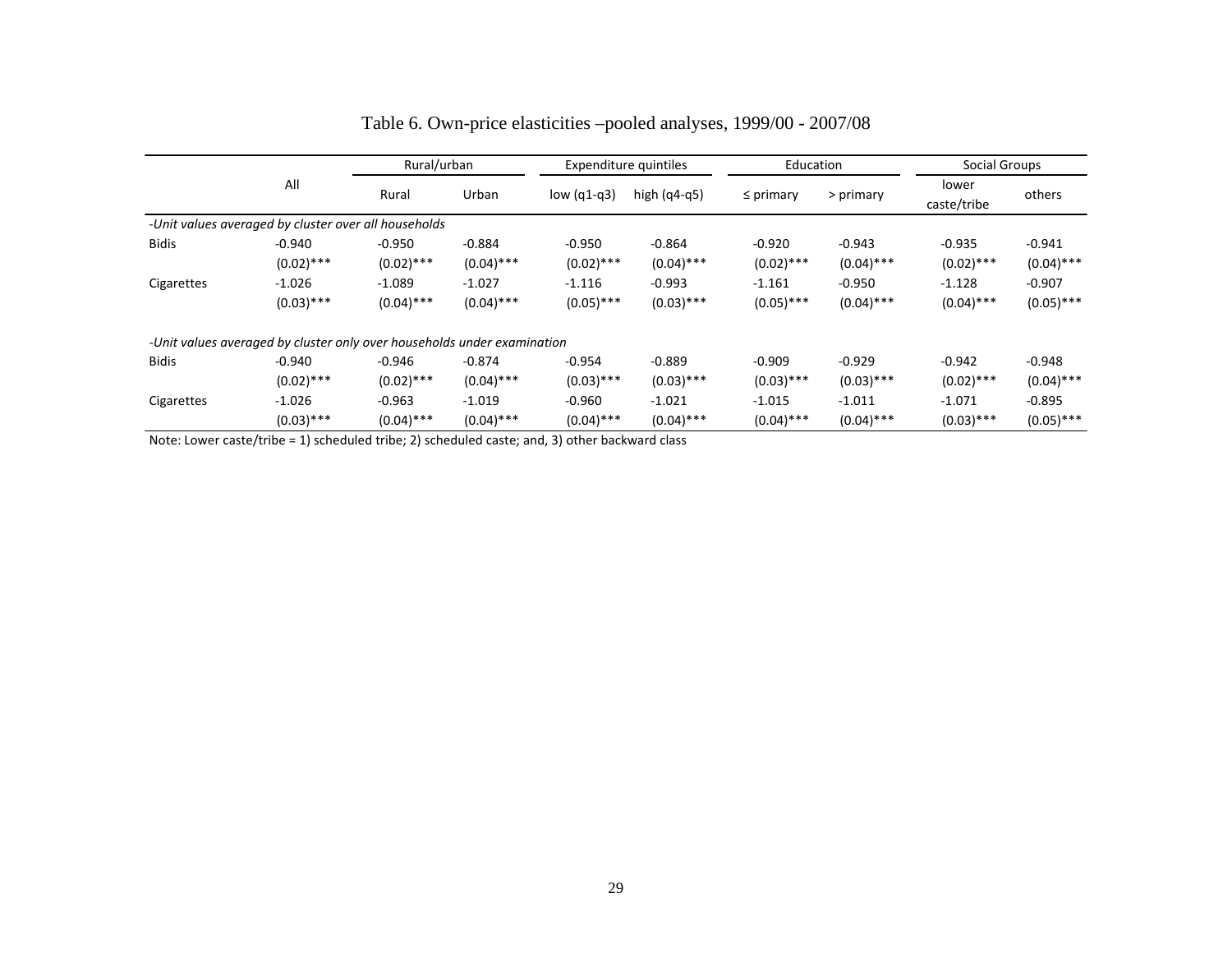# Table 7. Cross-price elasticities –pooled analyses, 1999/00 - 2007/08

**Table 7**. Cross‐price elasticities –pooled analyses, 1999/00 ‐ 2007/08

|                |                                                                                                      | Rural/urban   |               | Expenditure quintiles |                | Education      |               | Social Groups        |               |
|----------------|------------------------------------------------------------------------------------------------------|---------------|---------------|-----------------------|----------------|----------------|---------------|----------------------|---------------|
|                | All                                                                                                  | Rural         | Urban         | low $(q1-q3)$         | high $(q4-q5)$ | $\leq$ primary | > primary     | lower<br>caste/tribe | others        |
|                | Cross-price elasticities between the demand for bidis and the prices of cigarette and country liquor |               |               |                       |                |                |               |                      |               |
|                | -Unit values averaged by cluster over all households                                                 |               |               |                       |                |                |               |                      |               |
| Cigarettes     | $-0.021$                                                                                             | $-0.023$      | $-0.004$      | $-0.023$              | $-0.038$       | $-0.028$       | 0.016         | $-0.020$             | $-0.033$      |
|                | (0.014)                                                                                              | (0.015)       | (0.030)       | (0.016)               | (0.026)        | $(0.015)*$     | (0.029)       | (0.016)              | (0.027)       |
| Country liquor | $-0.002$                                                                                             | $-0.003$      | $-0.006$      | 0.001                 | $-0.014$       | $-0.013$       | 0.043         | $-0.003$             | $-0.002$      |
|                | (0.009)                                                                                              | (0.010)       | (0.019)       | (0.011)               | (0.017)        | (0.010)        | $(0.020)$ **  | (0.011)              | 0.018         |
|                | -Unit values averaged by cluster only over households under examination                              |               |               |                       |                |                |               |                      |               |
| Cigarettes     | 0.000                                                                                                | $-0.034$      | 0.012         | 0.005                 | $-0.033$       | $-0.021$       | 0.017         | $-0.043$             | $-0.046$      |
|                | 0.000                                                                                                | $(0.013)$ **  | (0.033)       | (0.014)               | (0.027)        | (0.014)        | (0.032)       | $(0.015)$ ***        | (0.030)       |
| Country liquor | 0.000                                                                                                | 0.009         | $-0.004$      | 0.001                 | $-0.013$       | $-0.003$       | 0.009         | $-0.006$             | 0.009         |
|                | 0.000                                                                                                | (0.010)       | (0.019)       | (0.011)               | (0.014)        | (0.012)        | (0.017)       | (0.011)              | (0.015)       |
|                | Cross-price elasticities between the demand for cigarettes and the prices of bidi and country liquor |               |               |                       |                |                |               |                      |               |
|                | -Unit values averaged by cluster over all households                                                 |               |               |                       |                |                |               |                      |               |
| <b>Bidis</b>   | $-0.029$                                                                                             | 0.011         | $-0.012$      | 0.040                 | $-0.075$       | 0.040          | $-0.052$      | $-0.018$             | $-0.014$      |
|                | (0.043)                                                                                              | (0.068)       | (0.056)       | (0.075)               | (0.051)        | (0.075)        | (0.052)       | (0.056)              | (0.067)       |
| Country liquor | 0.118                                                                                                | 0.090         | 0.141         | 0.128                 | 0.120          | 0.147          | 0.094         | 0.112                | 0.125         |
|                | $(0.020)$ ***                                                                                        | $(0.030)$ *** | $(0.026)$ *** | $(0.033)$ ***         | $(0.023)$ ***  | $(0.033)$ ***  | $(0.024)$ *** | $(0.025)$ ***        | $(0.029)$ *** |
|                | -Unit values averaged by cluster only over households under examination                              |               |               |                       |                |                |               |                      |               |
| <b>Bidis</b>   | $-0.029$                                                                                             | 0.182         | $-0.025$      | 0.176                 | $-0.092$       | 0.089          | $-0.112$      | $-0.022$             | $-0.109$      |
|                | (0.043)                                                                                              | $(0.067)$ *** | (0.052)       | $(0.081)$ **          | $(0.041)$ **   | (0.078)        | $(0.042)$ *** | (0.056)              | $(0.065)*$    |
| Country liquor | 0.118                                                                                                | 0.087         | 0.101         | 0.176                 | 0.110          | 0.151          | 0.047         | 0.112                | 0.084         |
|                | $(0.020)$ ***                                                                                        | $(0.029)$ *** | $(0.025)$ *** | $(0.033)$ ***         | $(0.019)$ ***  | $(0.034)$ ***  | $(0.022)$ **  | $(0.026)$ ***        | $(0.025)$ *** |

Note: Lower caste/tribe <sup>=</sup> 1) scheduled tribe; 2) scheduled caste; and, 3) other backward class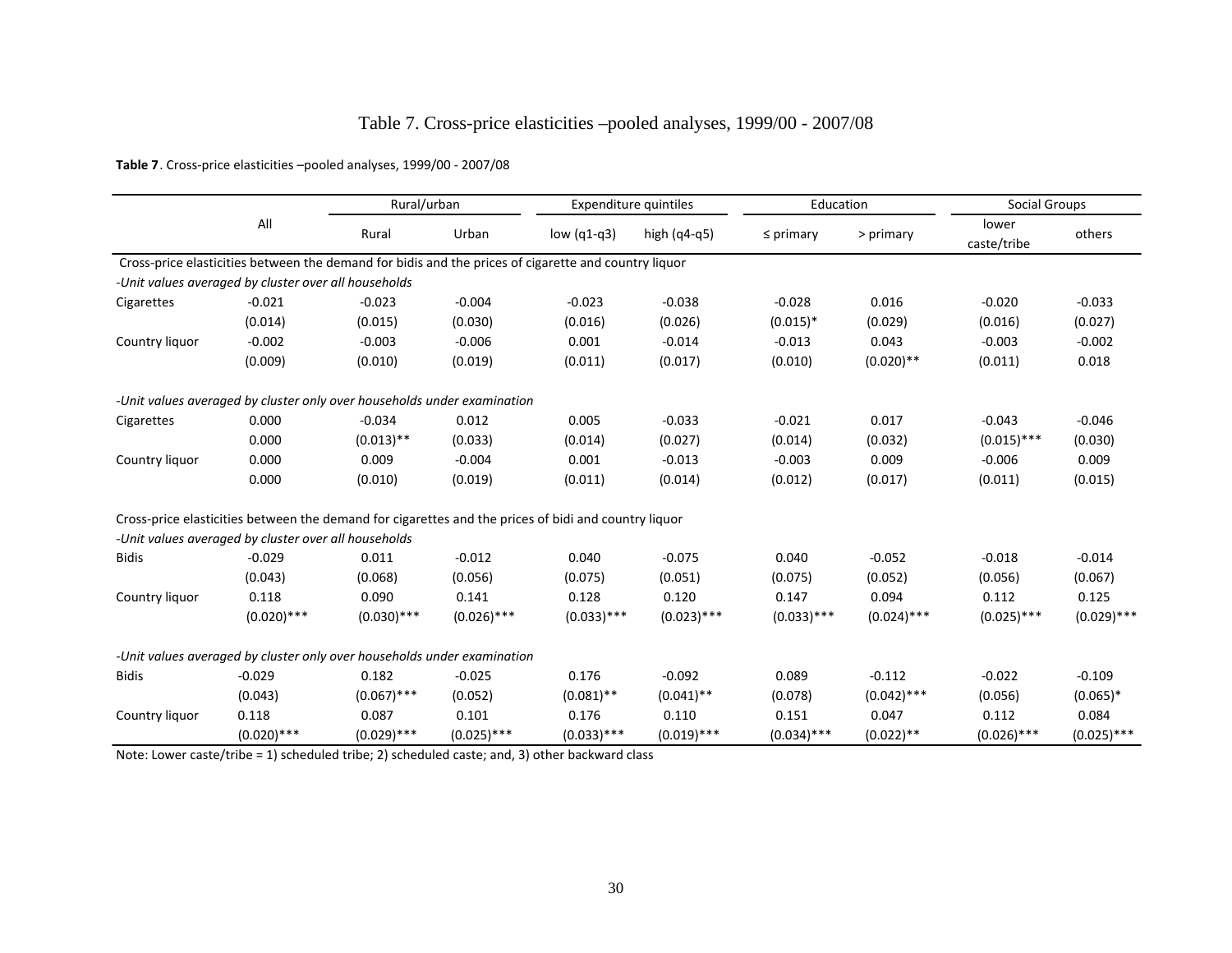### Figure 1. Cross-price elasticities between the demand for bidis and the prices of cigarettes



-Unit values averaged by cluster over all households - Unit values averaged by cluster only over households under examination

Figure 2. Cross-price elasticities between the demand for bidis and the prices of country liquor

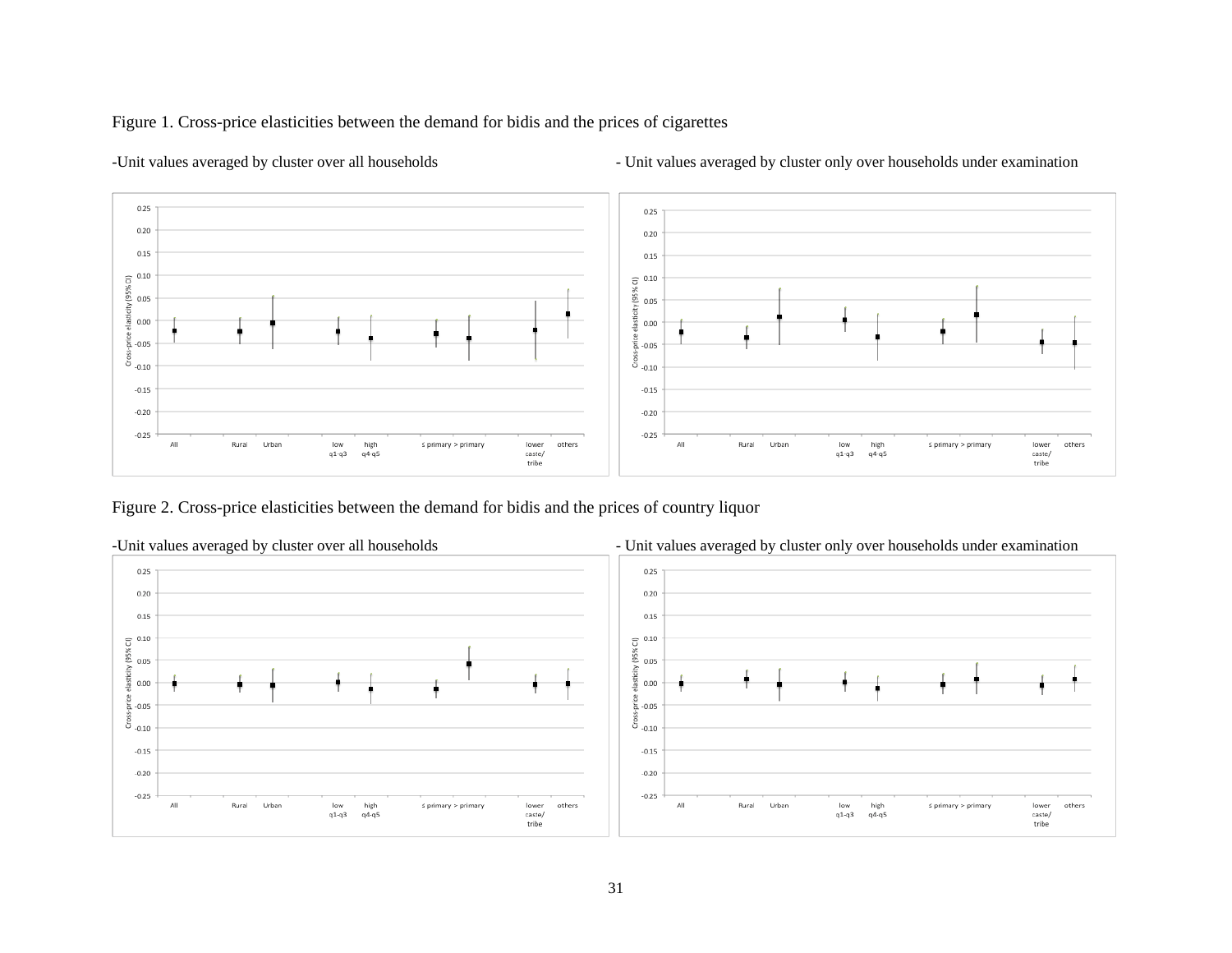



Figure 4. Cross-price elasticities between the demand for cigarettes and the prices of country liquor

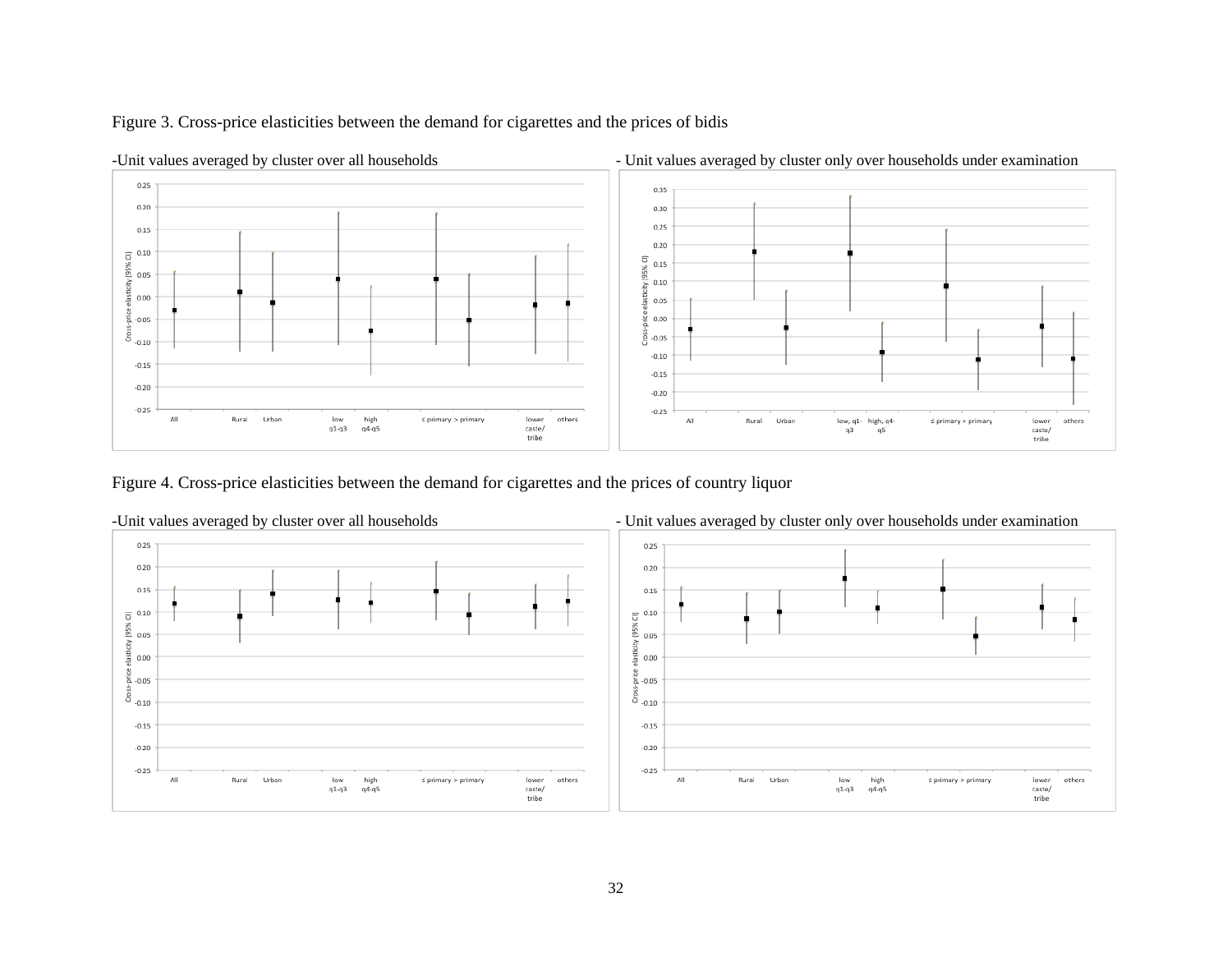|               |                     | Sample   |          |          |               |                |  |  |  |
|---------------|---------------------|----------|----------|----------|---------------|----------------|--|--|--|
| Survey round  | Period              | Rural hh | Urban hh | Total hh | # of villages | # urban blocks |  |  |  |
| <b>NSS 50</b> | Jul 1993 - Jun 1994 | 69,206   | 46.148   | 115,354  | 6,951         | 4,650          |  |  |  |
| <b>NSS 55</b> | Jul 1999 - Jun 2000 | 71.385   | 48.924   | 120.309  | 5,997         | 4,107          |  |  |  |
| <b>NSS 56</b> | Jul 2000 - Jun 2001 | 21,649   | 35,624   | 57,273   | 5,433         | 8,918          |  |  |  |
| <b>NSS 57</b> | Jul 2001 - Jun 2002 | 25,505   | 37,123   | 62,628   | 6,381         | 9,297          |  |  |  |
| <b>NSS 59</b> | Jan 2003 - Dec 2003 | 26,143   | 14,870   | 41,013   | 6,553         | 3,757          |  |  |  |
| <b>NSS 60</b> | Jan 2004 - Jun 2004 | 18,975   | 10,656   | 29,631   | 4,755         | 2,669          |  |  |  |
| <b>NSS 61</b> | Jul 2004 - Jun 2005 | 79,298   | 45,346   | 124.644  | 7,999         | 4,602          |  |  |  |
| <b>NSS 62</b> | Jul 2005 - Jun 2006 | 18,992   | 20.444   | 39,436   | 4,750         | 5,120          |  |  |  |
| <b>NSS 63</b> | Jul 2006 - Jun 2007 | 33.146   | 30,583   | 63,729   | 5,573         | 7,698          |  |  |  |
| <b>NSS 64</b> | Jul 2007 - Jun 2008 | 31,673   | 18.624   | 50,297   | 7,953         | 4,682          |  |  |  |

Table A1. National Sample Surveys, 1993/94 - 2007/08

Note: hh = households; Figures shown as reported by NSSO; do not necessarily identically match data contained in NSS data files. Source: Government of India, National Sample Survey Organization (NSSO), Ministry of Statistics and Programme Implementation. Various reports. URL: http://www.mospi.gov.in/mospi\_nsso\_rept\_pubn.htm